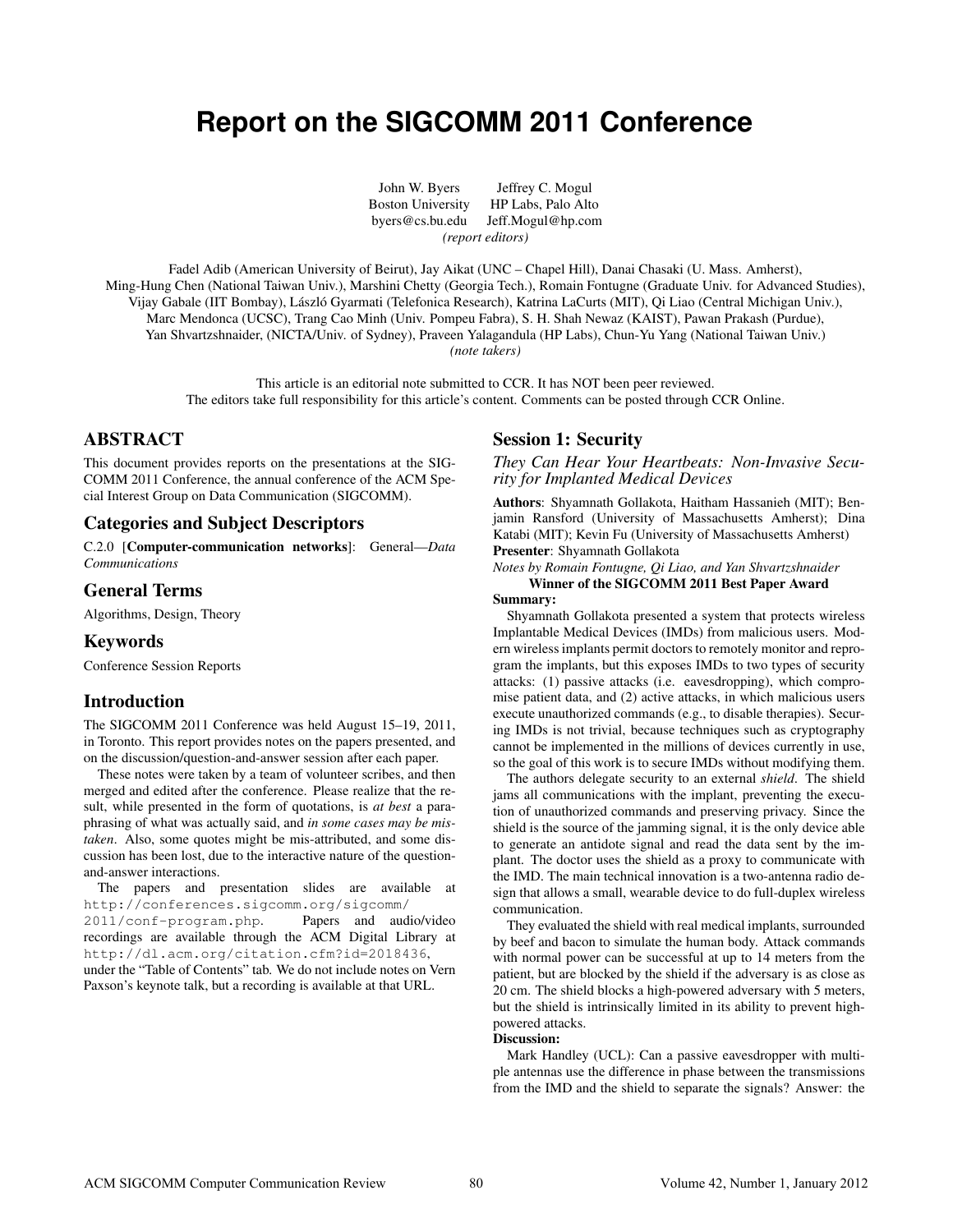shield is worn much closer than 1/2 wavelength from the IMD, so theory says that the signals cannot be separated.

Jitu Padye (MSR): What scenario motivates the protection against passive attacks? Answer: We expect implants to be continuously monitored, at home or in public, not just at the doctor's office; eavesdroppers could be anywhere.

Tianji Li (UT Austin): To detect malicious commands during an active attack, the shield must detect the commands first in order to know whether they are legitimate or not, and then jam the signals, which means the IMD is also decoding the commands while the shield is decoding. Answer: The shield can respond quickly enough. Packets last ca. 30-40 msec, while the shield can respond in 100 usec.

Eric Anderson (CMU) and Robert Lychev (Georgia Tech): A one-time pad requires you to change the encryption key regularly; how did you implement this? Answer: The key is never reused, and changes for every transmission using a random-number generator.

David Clark (MIT): Because the shield is constantly listening for implant transmissions and uses cryptography, what is the battery life of the proposed device? Answer: Unlike IMDs that can work for 10 years, the shield needs to be recharged frequently.

### *Let the Market Drive Deployment: A Strategy for Transitioning to BGP Security*

Authors: Phillipa Gill (University of Toronto); Michael Schapira (Princeton University); Sharon Goldberg (Boston University) Presenter: Phillipa Gill

#### *Notes by Jay Aikat, Qi Liao, Yan Shvartzshnaider* Summary:

The paper points out that Secure BGP and Secure Origin BGP (S\*BGP) have been around almost two decades, but they are not widely deployed due to certain technical reasons, but mostly because there has been no economic incentive for any given ISP to deploy first. The paper presents a strategy to drive global S\*BGP deployment that relies solely on each ISP's local economic incentives – i.e., an ISP's interest in attracting revenue-generating traffic to their networks. The strategy does not depend on ISPs being motivated directly by a desire to provide better security. Instead, governments or industry groups can create the necessary market dynamics.

#### Discussion:

Henning Schulzrinne (Columbia): Few ISPs profit from transit traffic; most ISPs get most of their revenue from peering. Have you talked with ISPs to understand if your approach corresponds to their business model? Answer: The issue is what portion of revenue comes from generating traffic, as well if there is an enough incentive within the organisation to deploy SBGP, such as government subsidies. We did not survey all ISPs, so we used a simplified business model.

Henning Schulzrinne: The current financial situation does not seem to permit government subsidies. Answer: Pres. Obama put SBGP on his national strategy. But getting early adopters is still a challenge.

Sergey Gorinsky (IMDEA): In your example with China Telecom, I am not sure that SBGP actually solves the security problem you used to motivate the work. Answer: Our work didn't concentrate on solving the security issue.

Jia Wang (AT&T): I like that you see this from an economic angle, but you don't seem to include any of the costs of deployment – they are huge. Not only the initial deployment, but also maintenance. Answer: We modelled deployment cost, but have not yet considered operational costs, but we plan to. We think everyone will end up spending more, in the end.

Jia Wang (AT&T): Did you actually talk with any ISPs about the business model? Answer: We talked with Level 3 and a few others at the NANOG conference; they were encouraging, but we need to talk with more of them.

Nikolaos Laoutaris (Telefonica): An ISP would want to loadbalance across peering points; your approach seems to create hotspots, and the ISP would have to pay to increase capacity at these peering points, without any new revenue to compensate. Answer: We didn't model multiple connections between ASs, and we might have included backup links that shouldn't have been used.

Ramesh Sitaraman (U. Mass.): Most money flows into ISPs from the first mile, where the content providers are. It would be useful to talk with content providers to see what part of that revenue would be lost if SBGP were not deployed? Answer: I'm not sure about the cost for content providers. They want their user to reach the content, not to deal with security issues.

Chris Small (Indiana U.): Have you tried to model the differences in link costs? Answer: We used a simplified model, where links are either customer-provider or peering links.

### *Finding Protocol Manipulation Attacks*

Authors: Nupur Kothari (University of Southern California); Ratul Mahajan (Microsoft Research); Todd Millstein (UCLA); Ramesh Govindan (University of Southern California); Madan Musuvathi (Microsoft Research)

#### Presenter: Nupur Kothari

*Notes by Qi Liao and Yan Shvartzshnaider*

#### Summary:

This paper describes a threat model called a protocol manipulation attack, in which honest participants correctly follow a network protocol specification, but adversarial participants may deviate arbitrarily for their own benefit (for example, using TCP Daytona to achieve a faster transmission rate than compliant congestioncontrolled TCP). The main contribution in the proposed approach combines program analysis techniques in novel ways. The authors use static analysis with symbolic execution, as well as dynamic analysis with concrete testing, to discover manipulation attacks. The paper describes the implementation of MAX (Manipulation Attack eXplorer), which enables systematic exploration of manipulation attacks in protocol implementations. By comparing protocol runs with and without modifications, developers can determine if manipulation attacks can succeed. The authors have the code available at enl.usc.edu/projects/max.

#### Discussion:

Marco Canini (EPFL): How do you prune the code that you deem irrelevant? Answer: By analyzing the control flow graph, and only analyzing the code that leads directly to the vulnerable statement. Follow-up: What percentage of code are we talking about? Answer: I don't have exact answers, but for example, if the vulnerable statement lies in congestion control, code in other modules can be pruned. Follow-up: How much time did it take to come up with the vulnerable statements and what is the running time? Answer: Identifying vulnerable statements depends on identifying what the important resources are, e.g., whether network usage (such as number of outstanding packets), or memory allocation, is critical. The running time depends on the protocol implementation. In our studies, it ran from minutes to days.

Praveen Yalagandula (HP Labs): Is it possible to find vulnerable statements easily in other protocols based on resources, and can you automate this effort? Answer: This is part of our future work, and using program analysis we believe it is possible. You need to know the resources that you are interested in.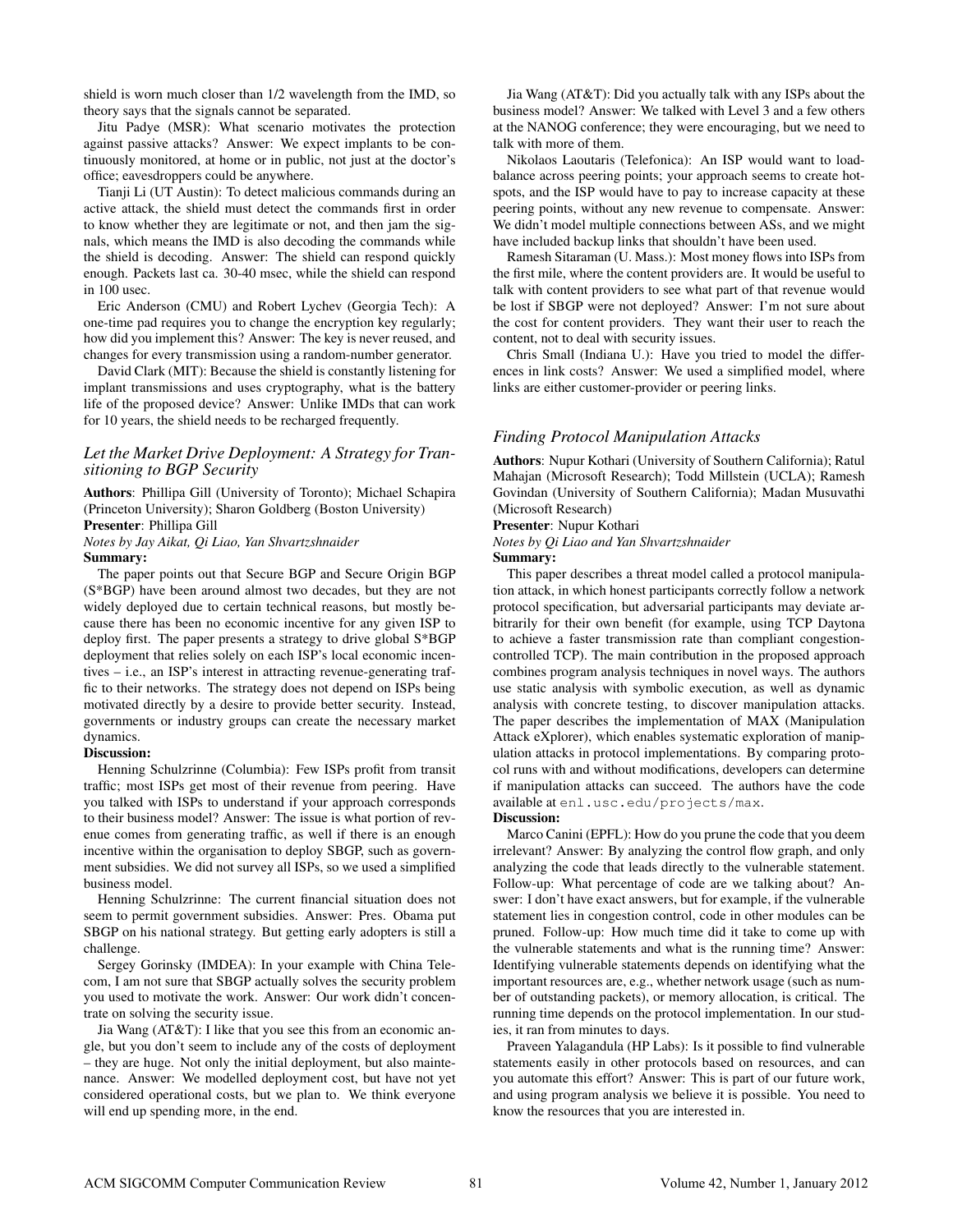Michael Sirivianos (Telefonica Research): Can you elaborate on how to find the attacks automatically with MAX, or does needing to know where to look make it a lot harder than studying known attacks in TCP? Answer: Again, we believe it is possible. For each protocol, we first figure out what are the important resources. For some it would be the network; for others memory. We will then try to find the vulnerable statements that control them. We tried to be protocol-agnostic at all times. We believe it is just a matter of exploring the other protocols and trying out different vulnerable statements.

# Session 2: Novel Data Center Architectures

### *Augmenting Data Center Networks with Multi-gigabit Wireless Links*

Authors: Daniel Halperin (University of Washington); Srikanth Kandula, Jitendra Padhye, Paramvir Bahl (Microsoft Research); David Wetherall (University of Washington)

Presenter: Daniel Halperin

*Notes by Vijay Gabale and Pawan Prakash* Summary:

The goal of Flyways is to enable a data-center network with an oversubscribed core to act like a non-oversubscribed network. The work is based on measurements showing that the core is not always under heavy load, and there are relatively few hot spots in the network. These hot spots can be tackled by dynamically creating high-bandwidth links, where needed, via 60GHz wireless links.

In a data center, racks are densely packed, and distance between racks is short. This is a good match to 60Ghz wireless, which has high bandwidth, short range, and can use directional antennas to create line-of-sight links. These wireless Flyways improve performance at low overhead (material cost and installation complexity). Since the data center topology is known and stable, directionality alleviates the multipath problem.

The authors first verified the stability of link utilization in a data center environment. Then they showed how traffic demands for directional links can be calculated. They described an algorithm to configure the wireless links; the efficacy of Flyways depends on accurate information about traffic demands. For this algorithm, the authors decomposed the problem into two parts: (1) a Flyway picker, which establishes links according to demands, and (2) a Flyway validator, which ensures that the links are non-interfering. For the Flyway picker, the authors used 60GHz directional, steerable, phased-array antennas.

The authors also show how to leverage the wired backbone to coordinate the wireless transmissions; for example, to send ACKs. Discussion:

Anja Feldman (TU-Berlin/T-Labs): Do other objects in the data center (metal, cooling liquid, etc.) interfere with the wireless connections? Answer: Since the antennas are at the top of the rack, they suffer from minimal interference. The paper shows measurements from a real data center.

Anja Feldman (TU-Berlin/T-Labs): What if computing is your rate-limiting resource, rather than data transfer? Answer: We had to approximate the traffic demand in our study.

Anja Feldman (TU-Berlin/T-Labs): What if you simply moved computation around to minimize communication costs? Answer: We did not optimize node layout. We don't know whether this would help.

Dina Papagiannaki (Telefonica): Did you compare the cost of this solution to one that provides a full-bisection-bandwidth wired network? 60 GHz radios are still very expensive. Answer: No cost comparison. But 60 GHz will commoditize (as 802.11 has).

Hari Balakrishnan (MIT): Did you characterize traffic patterns for which the system will not work as well? And what is the best you could hope to do? Answer: It won't work well if you need full bisection bandwidth, or if the workload is not predictable over reasonable intervals. Regarding the best you could hope to do: we are mainly limited by the bandwidth of the unlicensed band.

[Didn't give name]: Please compare with optical work (Helios, Glimmerglass). Answer: While I was an intern, I tried to get a Glimmerglass switch to work, but ran into technical difficulties. These switches have been around for a decade, and their cost has not declined. 60 GHz parts are CMOS and should decline in cost.

Eric Anderson (CMU): What makes this a good application for wireless, vs. a fully wired topology with less than full bisection bandwidth? Answer: You can put the wireless bandwidth where it is needed, on demand.

### *Better Never than Late: Meeting Deadlines in Datacenter Networks*

Authors: Christo Wilson (UCSB); Hitesh Ballani, Thomas Karagiannis, Ant Rowstron (Microsoft Research)

Presenter: Thomas Karagiannis

### Winner of the SIGCOMM '11 Honorable Mention Award *Notes by Pawan Prakash*

Summary:

The basic premise of this work is that application SLAs cascade into the need to enforce deadlines for communication between components of an application. A flow is useful if and only if it satisfies its deadline. Today's protocols, however, are deadline-agnostic and strive for fairness, which may not be the most optimal strategy given a deadline-dependent workload. The authors propose a deadline-driven delivery protocol  $(D^3)$ , in which the flows are prioritized based on their deadlines. This technique improves the quality of responses and also saves resources.

If information on a flow's size and deadline is available beforehand, the system calculates a desired rate for the flow. The routers on the path of the given flow then promise to provide that rate, which increases the chances that the flow will finish before its deadline. A flow that has missed its deadline is "quenched" in the network.

In their evaluation, the authors demonstrated that  $D^3$  can support roughly twice as many workers, while satisfying application deadlines.

#### Discussion:

Marco Canini (EPFL): How realistic is it to require the application to know its flow size and deadline when it opens the connection? And can  $D^3$  be used with legacy applications that do not provide this information? Answer: This information more or less exists today, but we do need the mechanism to provide it to the protocol. In our evaluation, we included background flows without deadlines, but we give priority to those that do.

Nina Taft (Technicolor): How do you actually get the deadlines – this seems hard to do? Answer: In today's data center, the SLAs already mostly are known, but they aren't enforced.

Dina Papagiannaki (Telefonica): Are you just quenching specific flows, or are you stopping entire jobs? You could still end up with the entire job failing its SLA. Answer: You could think of more clever implementations than our simple one. It depends on what the operator wants to do.

Anja Feldman (TU-Berlin/T-Labs): How would this work with cloud-based VMs which implement their own TCP stack? Answer: We assume that the entire data-center is controlled by a single entity.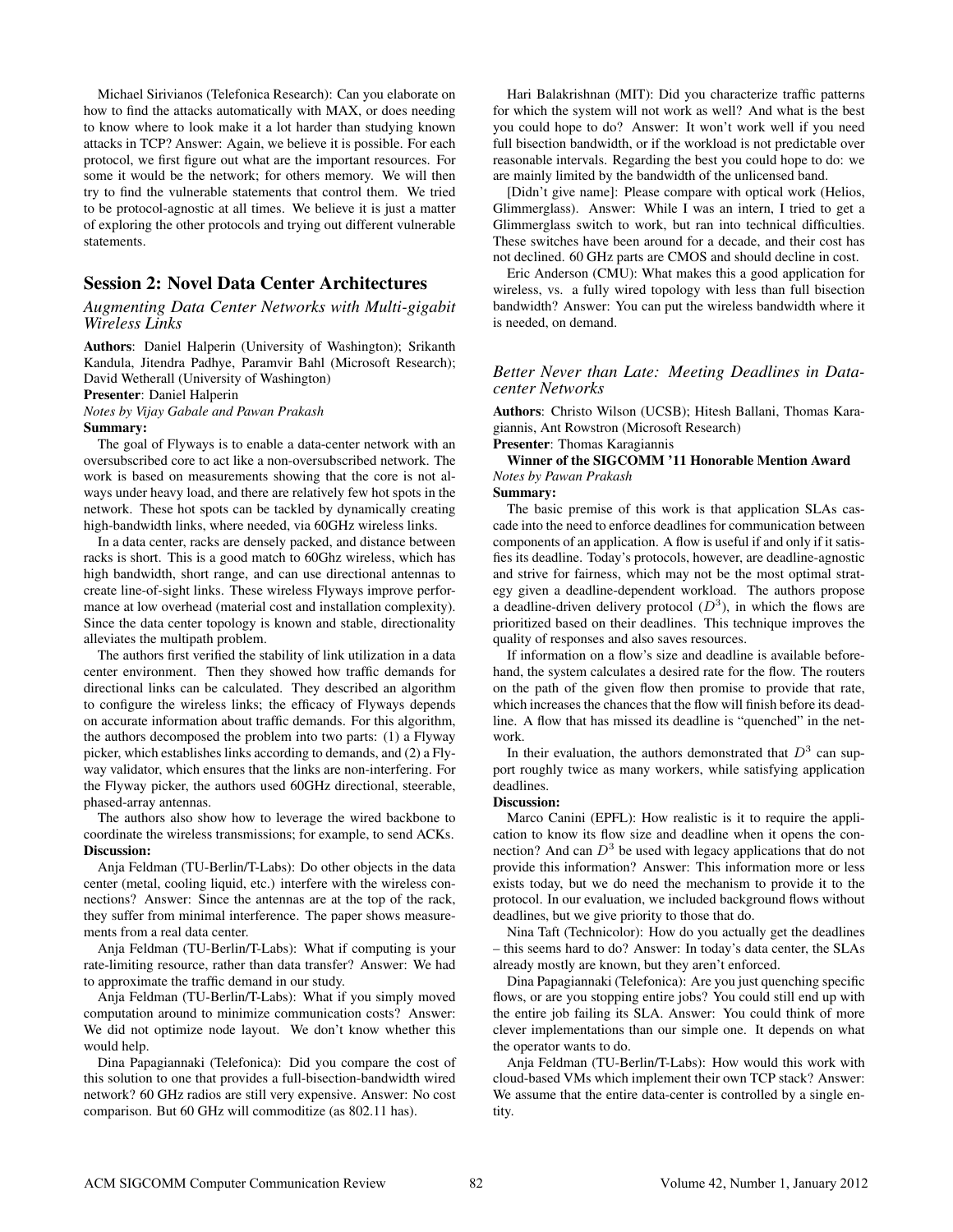Anja Feldman (TU-Berlin/T-Labs): Data-center RTTs will be very small; your calculation seems like it might take longer. Answer: we have observed RTTs on the order of 100 microseconds.

Amin Tootoonchian (U. Toronto): You are requiring the network control plane to do work on each flow. A burst of flow arrivals could use up a lot of CPU within the network switches. Answer: The overhead, even in a user-mode implementation, was less than 1 microsecond/packet; there is no per-flow state in the routers. We can handle bursts of thousands of flows.

Amin Tootoonchian (U. Toronto): What is the signalling overhead? Answer: ca. 20 bytes for the rate request.

Srikanth Kandula (Microsoft): It seems like shorter flows are the ones that care about deadlines, and your control loop cycle is about 1 RTT. Does your ability to meet deadlines negatively correlate with flow length? Answer: It depends on flow length and how tight is the deadline.

### *NetLord: A Scalable Multi-Tenant Network Architecture for Virtualized Datacenters*

Authors: Jayaram Mudigonda, Praveen Yalagandula, Jeffrey C. Mogul (HP Labs); Bryan Stiekes, Yanick Pouffary (HP) Presenter: Jayaram Mudigonda

*Notes by Pawan Prakash*

#### Summary:

The authors try to help providers of "Infrastructure-as-a-Service," who need data center networks that support multitenancy, scale, and ease of operation, at low cost. NetLord is a multi-tenant network architecture that provides a virtualized layer 2 and layer 3 network to the tenants. It exploits inexpensive commodity equipment to scale the network to several thousands of tenants and millions of virtual machines.

Through the encapsulation of a tenant's L2 (Ethernet) packets in its own IP packets, NetLord gains multiple advantages over prior solutions. NetLord's design can exploit commodity switches in a way that facilitates simple per-tenant traffic management in the network, greatly reducing FIB table size. NetLord's ARP protocol simplifies the design, by proactively pushing the location information of VMs to all servers. NetLord improves ease of operation by only requiring a static one-time configuration that is fully automated.

Evaluation shows that the NetLord architecture scales to several thousands of tenants, and hundreds of thousands of VMs. NetLord can achieve a 4x improvement in goodput over existing approaches, and imposes only modest overhead.

#### Discussion:

Stefan Saroiu (Microsoft Research): NetLord is optimized to work with COTS components and commodity switches, but how will it interact with other boxes such as intrusion detection systems (IDS), that may have issues because of IP encapsulation? Answer: Right, we would need an IP filter or decapsulator to sit in front of IDS-like components. This can be done efficiently, at low cost. Follow-up: Do you have an incremental deployment story? Answer: We've given it some thought. Incremental deployment seems readily feasible, although the FIB pressure may not come down drastically in incremental deployment, as more endpoints are hidden, so the benefits increase in direct proportion to deployment.

Dantong Yu (Brookhaven National Lab): How can you ensure that the interference between multiple tenants is reduced, as in the previous talk? Answer: Quantitative analysis of that aspect, getting an adequate amount of bandwidth, and separation of tenants, is not the focus of this work.

Kang Xi (NYU Poly): Can you provide a comparison between modifying the hypervisor or modifying the switches. For example, what about Cisco's FabricPath? Answer: The presenter gently expressed skepticism as to whether Cisco FabricPath achieves multitenancy, can be made to work with small FIB tables, or is cheap, i.e. commodity. Follow-up: How would virtualized address spaces talk to each other? Answer: This can be done with designated virtual interfaces that can reach other, which can be embedded in the hypervisor, and the details are in the paper.

Anja Feldmann (TU Berlin/T-Labs): Low-cost switches may not have layer-3 capability. What if your last-hop switch does not understand IP? Answer: To clarify, we are relying only on layer-3 forwarding, not routing. This basic data plane service is generally provided in commodity hardware; the expensive aspects of layer-3 lie on the control plane, such as OSPF implementation.

Srikanth Kandula (MSR): How does FIB size reduction increase throughput so significantly? Answer: FIB thrashing significantly reduces throughput. NetLord reduces FIB thrashing dramatically, and hence improves throughput. Follow-up: Shouldn't there be a significant fall-off then? Answer: Yes. We saw this (referred questioner to paper).

# Session 3: Bulk Data Transfers

*Inter-Datacenter Bulk Transfers with NetStitcher*

Authors: Nikolaos Laoutaris, Michael Sirivianos, Xiaoyuan Yang, Pablo Rodriguez (Telefonica Research)

Presenter: Nikolaos Laoutaris

*Notes by Jay Aikat*

#### Summary:

NetStitcher is motivated by the need to move data between data centers, in order to replicate all data geographically. NetSticher exploits off-peak, otherwise-unused network bandwidth. It provides a "volume service" – a contract to move a certain amount of data over the pipe. The capacity of this pipe wanes and waxes over the course of a day, but NetStitcher guarantees delivery within a certain time (during the day). Since it is possible that not all of the links on the path between two data centers are available for use at the same time, NetStitcher uses "store and forward" via intermediate datacenters. (This is especially necessary when data is being moved across time zones). NetStitcher uses existing CDN servers as the intermediate storage servers. Their view is that bandwidth moves data across space (i.e., between data centers), while storage moves data across time (i.e., between opportunities to exploit spare bandwidth). They are trying to create a FedEx-like service for data transfer. Unlike mobile DTNs, this application has less churn, and relies on well-connected links for data transfer.

#### Discussion:

Rachit Agarwal (Urbana-Champaign): It seems that you need to be able to predict both the paths and their bandwidths – do you have any idea how to do this? Answer: At this time, we assume we are only using one AS, where we have full control and so we know the routing and the leftover capacity on each link. To extend this over multiple ASs, we would need to do prediction.

[Unknown] (Microsoft): Part of your goal is to save bandwidth costs, but building a petabyte storage node is not cheap, either. Answer: We are free-riding on the CDN infrastructure. But even if you did not have a CDN, the main idea is that you can exchange expensive bandwidth for much cheaper storage.

Anja Feldman (TU-Berlin/T-Labs): How do you recover if you have a network failure, and you need the bandwidth for your primary purposes – your predictions about free capacity are no longer correct? Answer: We re-execute the optimizations every 10 minutes, with updated time series. So if something goes wrong in the network, the system redirects the transfer along another path.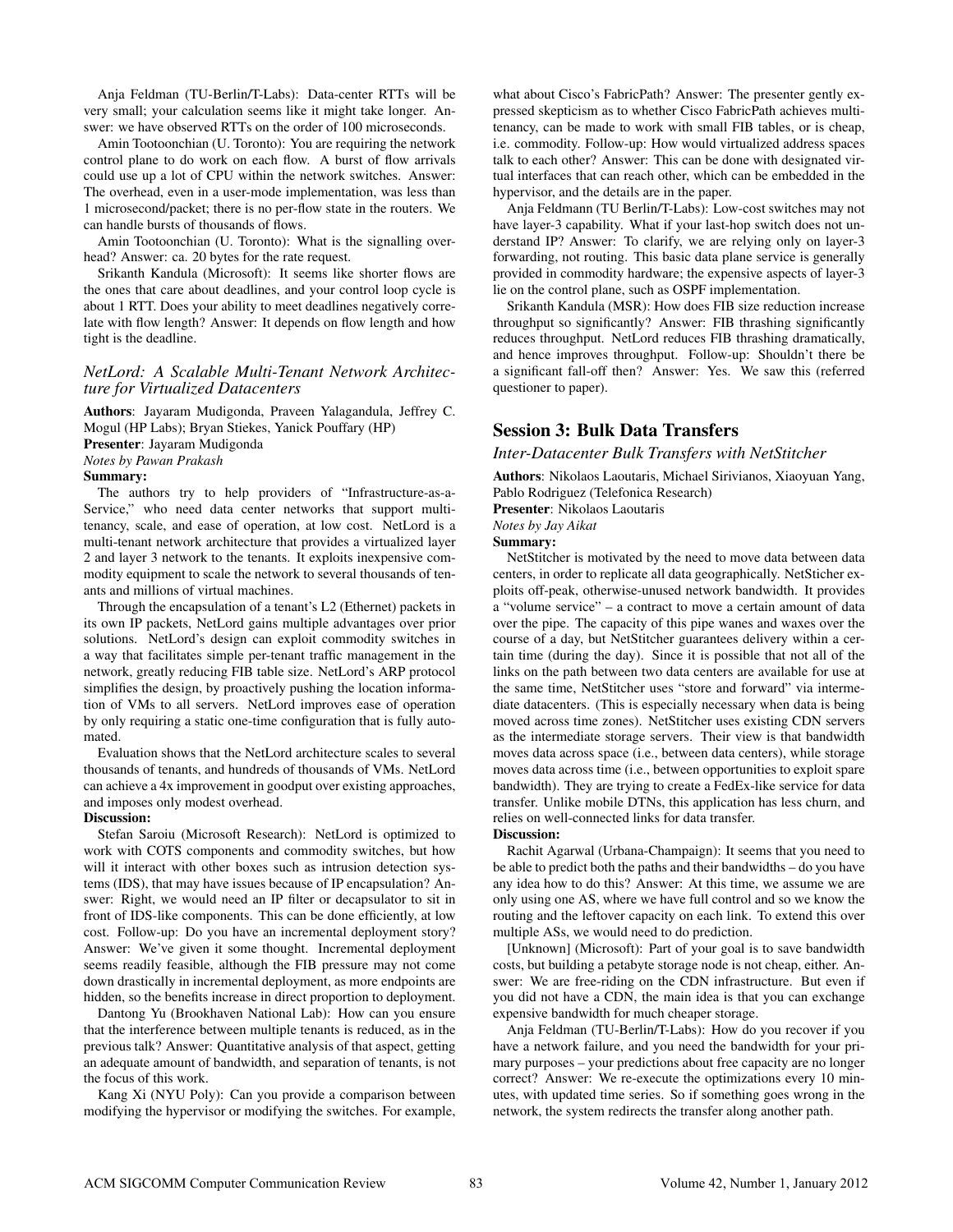### *The Power of Prediction: Cloud Bandwidth and Cost Reduction*

Authors: Eyal Zohar, Israel Cidon (Technion); Osnat Mokryn (Tel Aviv College) Presenter: Eyal Zohar

*Notes by Jay Aikat*

#### Summary:

The authors present a Traffic Redundancy Elimination (TRE) system called PACK (Predictive ACK). They contend that existing solutions have significant limitations: high processing costs, poor scalability, and poor support for redundancy occurring over longer time scales (say, over days or weeks). The first main advantage of PACK is the use of client-side processing: chunks are monitored, and chains of redundant chunks are predicted by each client. Chunk prediction is facilitated by hashing: each chunk is associated with a SHA-1 signature, thus every every chunk has a universally unique ID. In this way, PACK minimizes processing costs at the server, which simply runs SHA-1 and is memoryless and stateless. In their evaluation, the authors demonstrated the advantages of PACK against two approaches: no-TRE (baseline), and sender-based TRE. Key observations include the fact that in a 24 hour study of ISP traffic, 30% e2e redundancy is observed. Longerterm redundancy (such as videos replayed on other days) occurs at a higher rate. There is also high email redundancy on longer time scales as people reread their emails and attachments. The efficient chunking solution and the use of client-side resources constitute the key advantages. The PACK software is freely available for download.

#### Discussion:

Dantong Yu (Brookhaven National Lab): If you have a very high-speed network, then how do you factor this speed into your prediction? Answer: This is a good question, and we handle it in the paper, where we show how to adjust the predictions to the speed of the network, and maybe even skip forward. Follow-up: Can you capture the context of a TCP flow from the client perspective? Answer: Yes, we handle that. The client needs to record the forward sequence to do these predictions.

Aditya Akella (Wisconsin): Remarked that the paper embodied a really cute idea, then wondered whether the scenario chosen to highlight the work is flawed, and asked whether there was an expectation that Google would run PACK in its datacenters (implying that this is misguided)? Answer: We are not implying that this is useful to everyone, but application developers would use this since it reduces cost for them. Follow-up: What is the client's incentive to use this service? Moving things away from the client into the cloud is a current trend, not vice versa. Answer: In a mobile environment, clients want to minimize bandwidth at all costs. Technologically complex solutions to derive small bandwidth savings in other ways exist, so this is the incentive.

Lihua Yuan (Microsoft): It seems that much redundancy may be due to improper caching. With a proper cache layer at the client, why do you need to recover in the first place? Answer: If the application is aware of TRE, then they can do what we did, but application guys are not redundancy-aware; this is not their core business.

Aditya Akella (Wisconsin): I think a compelling way to evaluate your approach would be to consider a hybrid approach, combining client-side and server-side features. Answer: We did it in the paper and evaluated it, and I agree that this makes sense.

### *Managing Data Transfers in Computer Clusters with Orchestra*

Authors: Mosharaf Chowdhury, Matei Zaharia, Justin Ma, Michael I. Jordan, Ion Stoica (UC Berkeley)

Presenter: Mosharaf Chowdhury

*Notes by Jay Aikat*

#### Summary:

Data-intensive cluster applications spend a large fraction of their run time in data transfer. This can affect both performance and scalability. These applications exhibit several transfer patterns, such as "shuffle" (e.g., in Map-Reduce), one-to-many ("broadcast"), and many-to-one ("incast"). Each transfer acts as a barrier, so the most important metric is completion time for the entire transfer; this makes flow-level scheduling less effective at prioritization.

Core contributions: (1) Orchestra is a global management architecture that optimizes performance at the level of transfers rather than at the level of individual flows. To achieve this, Orchestra contains a transfer controller (TC) for each kind of pattern (shuffle, broadcast, incast), and thus, different applications can provide different TCs that are best suited to their needs. (2) Orchestra includes an inter-transfer controller (ITC) to coordinate among the TCs.

Their evaluations show large improvements in application completion times.

#### Discussion:

Hitesh Ballani (Microsoft): As you increase the number of flows in a system, the fair share of each flow will drop. Answer: We have an administrator-set upper limit on the number of flows that be can created for each node. The framework is meant for long transfers in data-intensive workloads, so TCP will have enough time to ramp up to get a fair share.

Vytautas Valancius (Georgia Tech): What assumptions do you make about the network topology? Answer: Our main use case is EC2, where we don't have much direct topology information.

Stefan Saroiu (Microsoft): In your evaluation, you use BitTornado – is it the case that once a peer downloads a file, it disconnects from the transfer? Answer: We had that implemention in the submission, but we updated to a version where the peers do not leave, based on the shepherd's suggestion.

[Didn't give name]: Is there a way to map customer-specified deadlines or SLAs onto the weights that you apply to individual transfers? Answer: Yes, it is possible, but we have not done that. Customers can give more info about their jobs. Right now, we try to optimize each transfer, but you could have some property on the overall job completion time, but we have not implemented that.

Srikanth Kandula (Microsoft): Your work is very focused on Map-Reduce-like workloads running in EC2-like virtualized settings. Can you generalize to a take-away for other patterns? Answer: We found four common patterns, the three we addressed plus random traffic matrices, which are hard to address and so we have not yet done so.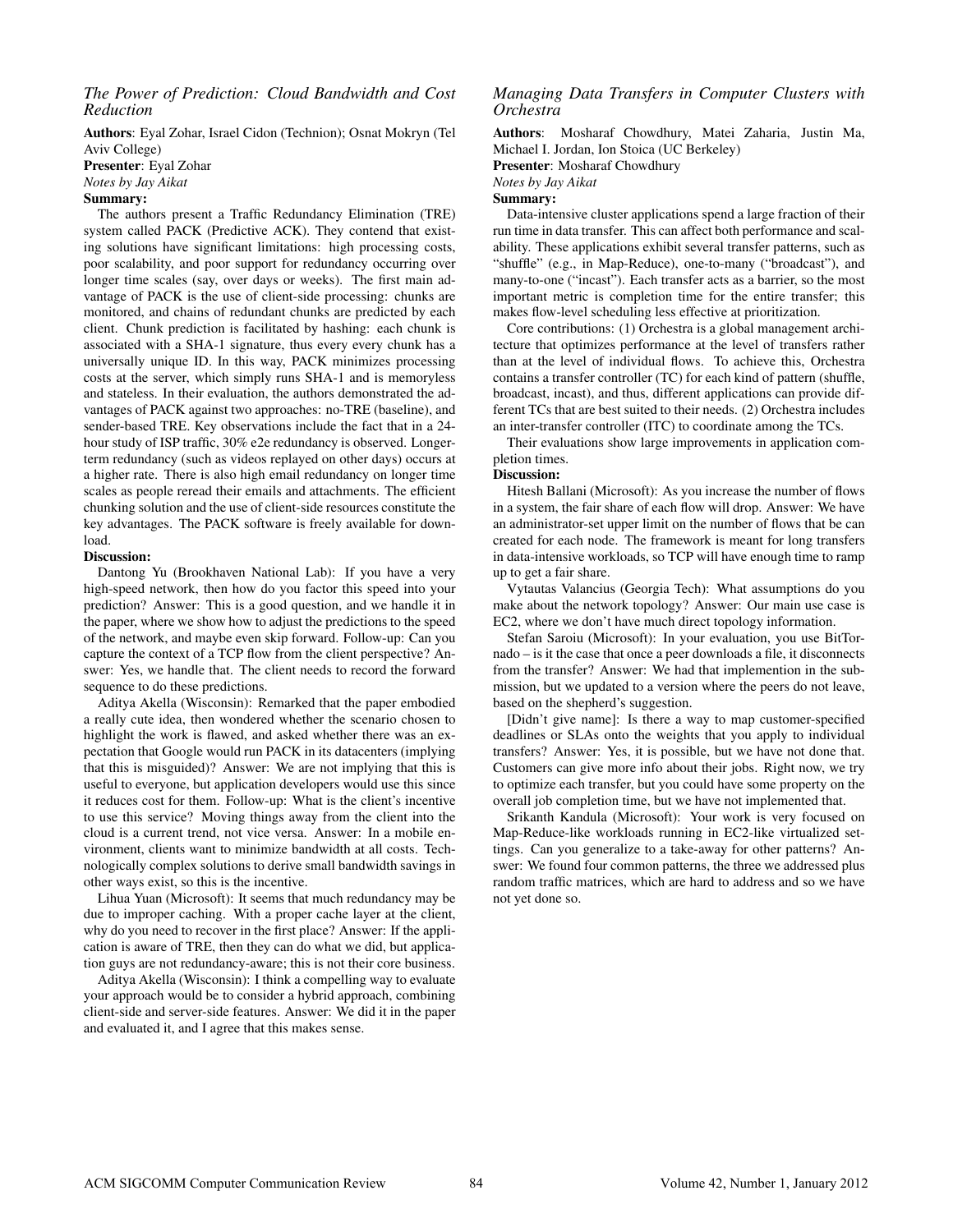# Session 4: Network Measurement I – Wide-Area Measurement

### *On Blind Mice and the Elephant – Understanding the Network Impact of a Large Distributed System*

Authors: John S. Otto, Mario A. Sanchez (Northwestern University); David R. Choffnes (University of Washington); Fabian E. Bustamante (Northwestern University); Georgos Siganos (Telefonica Research)

#### Presenter: John Otto

*Notes by Jay Aikat, Marshini Chetty, and Yan Shvartzshnaider* Summary:

In this paper, the authors present a view of BitTorrent usage sampled over a two year period, for 500,000 users, spanning 169 countries and 3150 networks. Using data collected from clients, including application-level data as well as active traceroute data, the authors investigated how is BitTorrent being used, where is this traffic flowing, and who is paying for it? The thesis is that BitTorrent traffic is generally more expensive than other traffic and the research goal was to determine what traffic characteristics result in high cost.

First, the authors made some basic observations about shifting traffic patterns, noting a 10% overall drop in users over the time period, but a 12% increase in overall system traffic, with Europe seeing a large drop but Asia and Africa both seeing significant increase. From an ISP standpoint, the authors find that most BitTorrent traffic is at the edge of the network, with the majority of traffic staying in Tier 2, and a small fraction going to Tier 1. To investigate the cost incurred by an ISP, the authors identified that for one (unnamed) ISP, their overall traffic tended to peak in the afternoon and evening, and peak BitTorrent use coincided with this peak usage – implying that the cost of BitTorrent to ISPs is high.

To conclude, the authors reiterated the value of their approach, whereby a broad view from the edge of the network is required to see a large distributed system's full spectrum of usage. This general approach can potentially be applied to understand other distributed systems like video streaming applications and peer to peer CDNs. Discussion:

Sergey Gorinsky (IMDEA). What is the pricing function that you are using to map peak traffic to actual money? Answer: The cost matrix that we use is not absolute. We used relative cost considerations. For example, BitTorrent might contribute 30% of the traffic to the link but we estimate 60% of the cost, using relative metrics. In the paper we considered two different cost models: first, a volume-based model, and second, a common billing model, using 95th percentile exchanges between ISPs. We had two specific ISPs with known relationships.

Sergey Gorinsky (IMDEA): Did you consider the additive nature of pricing? The more you buy, the less the cost per Mbps? Answer: We're focusing only on the impact of the 95th percentile value, not other fixed costs.

Henning Schulzrinne (Columbia): Have you compared this data to the SamKnows data from a large number of ISPs? Answer: No we haven't made the comparison, but I'd be happy to look into that. Comment: They come up with slightly different conclusions.

Henning Schulzrinne (Columbia): When you talk about ISP X, for medium to large ISPs like Comcast, they don't pay for traffic generally. They get people to pay them for traffic. So ISP X must be someone other than a big provider or economically the data you are describing would not make sense. Answer: In what we are doing ISP X is paying its providers ISP A and B, and ISPs C through G are paying ISP X. Follow-up: Is your result based on your perception of the world or a real business model, since this differs from business

models of North American ISPs? Answer: I should have made this more clear. Our model is based on ground truth information of specific ISPs.

Henning Schulzrinne (Columbia): Can you say anything on the nature of these ISPs? I have a hard time fitting it in into a classical type of ISP e.g., the tier 1 type, Level 3, Comcast, AT&T, etc. Answer: I can say that ISPs C to G are licensees for smaller access networks while ISP X, A and B are transit providers.

### *Predicting and Tracking Internet Path Changes*

Authors: Italo Cunha (Technicolor and UPMC Sorbonne Universités); Renata Teixeira (CNRS and UPMC Sorbonne Universités); Darryl Veitch (University of Melbourne); Christophe Diot (Technicolor)

#### Presenter: Italo Cunha

*Notes by Jay Aikat, Marshini Chetty, and Yan Shvartzshnaider* Summary:

In this paper, the authors focused on tracking internet path changes. Usually, to track large numbers of paths, traceroutestyle measurements are used. However, these measurements are costly when conducted frequently, and are subject to network and system limitations. Other methods, like Tracetree and Doubletree, are more scalable, but have low accuracy. The focus of this paper is to improve the accuracy of measurements while on a measurement budget. The authors' contributions are NN4, which predicts path changes and distinguishes unstable and stable Internet paths; and DTrack, which separately tracks Internet path changes using a probing process. For predicting path changes, the prediction goals are to find the time until the next change, the number of changes within a time interval and to assess whether a path will change in a time interval. For feature selection, they compared NN4 against RuleFit, a machine learning technique to identify relative importance of features from traceroute measurements. Both identified similar features, but NN4 was considerably lighter-weight. Among the most important feature was past prevalence, or fraction of time a path was active in the past.

DTrack allocates probing rates per path using NN4's predictions and selectively targets probes with specific hop limits along each path in an attempt to reduce redundant probes at shared links. The presenter described extensive comparative evaluation between DTrack and a variety of alternative methods. The bottom line is that Dtrack detects more changes than current state of the art methods in a manner that is more up to date and more accurate. In future work, there are plans to extend Dtrack to reduce remapping cost by porting to a home gateway and coordinating probing across multiple monitors.

#### Discussion:

John Byers (BU): I have a question regarding your future work. Can you make inferences from path changes that you observed? For example, you might infer a large structural change from a small subset of changes. Answer: Yes, we look at the path changes. So we don't need to detect the same change on the other path; this is done purely with topology information. Follow-up: I was also wondering on periodicity in your dataset. Do you witness any periodicity? Answer: No we didn't observe any periodic data.

Sharon Goldberg (BU): Was the evaluation based on a trace or other specific dataset? Answer: The data we used was from using FastMap, we simulate our methods on top of this data with a lower probing budget.

Hyun-chul Kim (Seoul National University): [referring to feature selection slide] Which of these features was important using RuleFit? Answer: Path prevalence; beyond four most important, others did not help much. Follow-up [referring to future work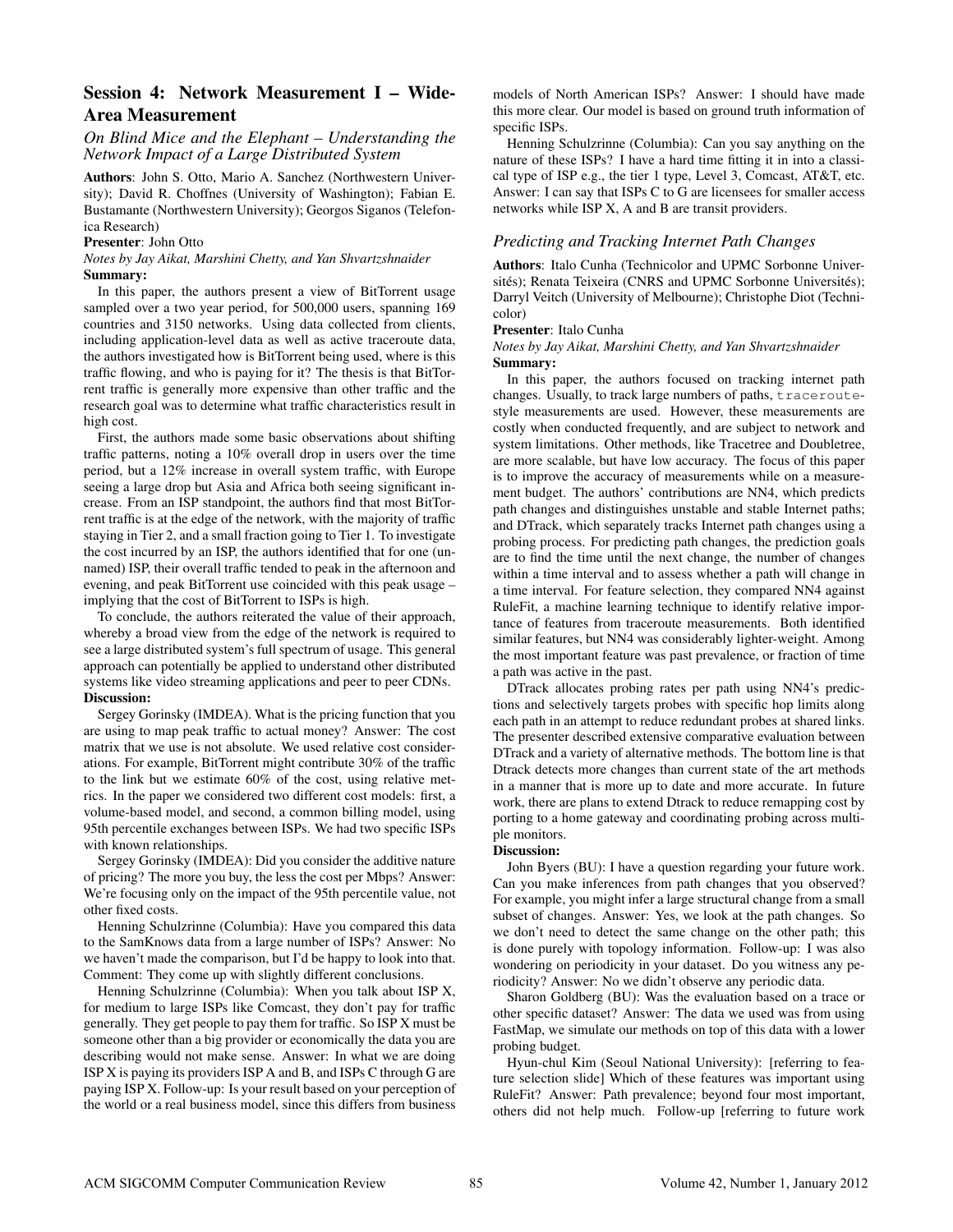slide]: What extra info do you have from BGP updates? Answer: We could potentially use routing updates, but we haven't started working on this yet

Carey Williamson (U. Calgary): Can you comment on the applicability of two of your assumptions in practice: 1) the Poisson process of the probing, 2) independence of that process on each path. Answer: Independence probably does not hold, but we found that use of a Poisson process is probably better than uniform because path changes are bursty. We have not studied the accuracy of the Poisson process in practice.

Unknown (Hong Kong Polytechnic University): How do load balancers impact your probing methods, and what about manual path changes? Answers: We detect load balancers using Paris traceroute, and probe within the load balancers explicily. If a router configuration creates a path change, then yes, our system will detect these path changes.

### *Broadband Internet Performance: A View From the Gateway*

Authors: Srikanth Sundaresan (Georgia Institute of Technology); Walter de Donato (University of Napoli Federico II); Nick Feamster (Georgia Institute of Technology); Renata Teixeira (CNRS and UPMC Sorbonne Universités); Sam Crawford (SamKnows); Antonio Pescape (University of Napoli Federico II) ´

Presenter: Srikanth Sundaresan

*Notes by Jay Aikat, Marshini Chetty, and Yan Shvartzshnaider* Summary:

The authors studied network-access link performance, based on measurements taken directly from home gateways (Sam-Knows/FCC data from 4,000 devices across multiple ISPs, plus BISMark data from a much smaller set). These measurements can be difficult; doing them at the gateway avoids the confounding effects of wireless networks, etc. They measured throughput for HTTP, TCP, and UDP.

They describe how cable providers use traffic shaping and PowerBoost, which provides short bursts of higher bandwidth. DSL, on the other hand, uses interleaving, which can increase latency but decreases loss, leading to higher throughput. They showed how cable and DSL customers can see different kinds of bandwidth and latency behaviors, and how excessive modem buffering ("bufferbloat") can create latencies of up to 10 seconds. Discussion:

Henning Schulzrinne (Columbia/FCC): The FCC/SamKnows data is available online; anyone can reproduce the measurements or conduct their own analysis of the data.

Shyan Pooya (U. Alberta): The bufferbloat project says "there is no right buffer size" – can you comment? Answer: we believe large buffers are there to reduce loss, for packets going from the high-capacity home network into the lower-capacity access link. But these large buffers don't help very much, and they create other issues; these large buffers aren't justified.

Justin Ma (Berkeley): Are ISPs being honest about the services they are providing? Answer: We didn't have SLA info, but we compared average throughput to 95th percentile throughput. (Henning Schulzrinne adds: The SLA information is available in a separate report, and they found that it's between 80-90%, in terms of meeting advertised rates. In fact, FIOS recently used the FCC/SamKnows data to advertise their advantage over cable, saying that they deliver 110% of advertised speed.)

Kai Pui Mok (Hong Kong Polytechnic Univ.): You used ICMP to measure last-mile latency, but some routers may delay ICMPs; would this affect your measurments? Answer: we measured baseline latency when there was no cross-traffic, so we don't expect extra delays. It is possible that there were other delays, but we could not account for that.

Sharon Goldberg (BU): What kind of SLA structure would or should a home user have? Answer: Current SLAs just describe download and upload throughput, but these are not necessarily comprehensive; SLAs should also include latency and describe the effect that this would have on applications such as Web browsing. There needs to be a more comprehensive advertising model.

Anja Feldman (TU-Berlin/T-Labs): Why do you limit your measurements to the gateway instead of including the entire home network, and why don't you measure the pipelined download latency for real, multi-object web pages, instead of just throughput and ping latency? Answer: Those are tough questions; the point of this work was to first characterize the access link, then we could build on that to characterize the entire user experience. We can then move on to study home-network issues. There's also a lot of work left to do to translate these metrics into something the user can understand.

### Session 5: Wireless

*Random Access Heterogeneous MIMO Networks*

Authors: Kate Ching-Ju Lin (Academia Sinica); Shyamnath Gollakota, Dina Katabi (MIT)

Presenter: Kate Ching-Ju Lin

*Notes by Fadel Adib, Danai Chasaki, and Vijay Gabale* Summary:

The authors present 802.11n+, a protocol that allows MIMO nodes to fully participate in 802.11. The motivation behind the protocol is that, in current Wi-Fi networks, when an 802.11 singleantenna node is transmitting, all other nodes refrain from transmitting, even though, in practice, MIMO nodes with additional antennas have sufficient degrees of freedom to still be able to transmit additional streams.

Two fundamental challenges need to be addressed in such a scenario: (1) carrier sensing in the presence of ongoing transmissions, and (2) transmitting without interfering with ongoing transmissions. The authors address the first challenge by viewing transmissions as a mult-dimensional signal (one dimension for each antenna), and forcing all transmitters to contend for the medium in the null space orthogonal to all ongoing transmissions. The second goal is accomplished by using interference nulling and interference alignment. Interference nulling is exemplified by a 2x2 MIMO transmitter participating in parallel with a single-antenna stream. Here, the additional transmitter calculates its channel at the singleantenna receiver, and transmits on both its antennas such that its transmission is nulled at the single-antenna receiver. Interference alignment is exemplified by adding an additional 3-antenna transmitter to the mix; now more complexity is needed to retain sufficient degrees of freedom. The authors propose having this transmitter both null its signal at the single-antenna receiver, and align it with the existing transmission from the 1-antenna transmitter at the 2-antenna receiver. Since the latter alignment requires only one degree of freedom, the 3-antenna transmitter is still able to transmit one additional stream, using the remaining degree of freedom.

Experiments, for a simple scenario of one single-antenna node, one 2x2 MIMO node, and one 3x3 MIMO node, show that the throughput improvements of 802.11n+ over 802.11n can be as high as 2x on average.

### Discussion:

Shivkumar Kalyanaraman (IBM Research, India): How do you estimate channels  $h_1$  and  $h_2$  without using centralized controllers? Also, how do you handle symbol level synchronization? Answer: For the first question, we can do it in a a fully distributed way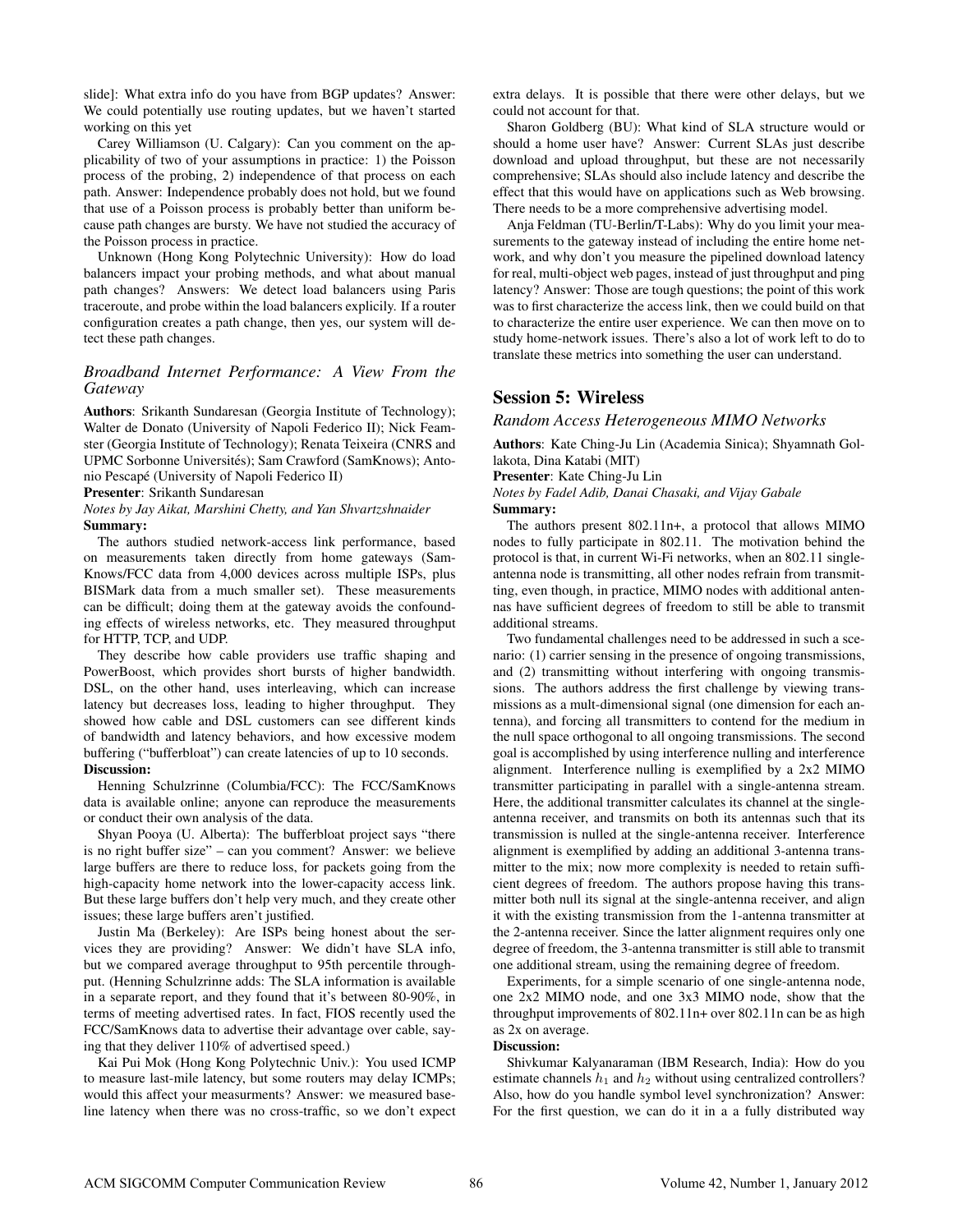by annotating the packet header. For the second question, we can leverage previous work to overhear the channels and use the phase difference. Follow-up: How many concurrent interferers can you handle at the same time? Answer: We have experimented with up to 3 concurrent nodes decoding them online (as we were limited by hardware), and up to 4 concurrent nodes decoding them offline.

Chen Qian (UT Austin): Could you please explain the results figure? It seemed that 802.11n should have higher median throughput, i.e. 50Mbps rather than 25Mbps, for the status quo. Answer: USRP2 uses 10MHz bandwidth, which is half the bandwidth of Wi-Fi (20Mhz). Accordingly, one would expect half the Wi-Fi throughput; as you can see, our experiments for 802.11n achieve about 25Mbps median and thus a projected 50Mbps throughput for Wi-Fi and 100Mbps for our proposed 802.11n+. Follow-up: Why is the throughput improvement for 802.11n+ in your experiments double rather than triple whereas now you could use 3 streams? A: The reason is that, for example, in 802.11n it is equally probable for any of the nodes to win the medium after contending. Thus, for example, if initially the 2-antenna node won the medium, the 3-antenna AP will be able to transmit one extra stream in 802.11n+ as opposed to none in 802.11n; in this scenario, the improvement is 1.5x. In short, the 2x improvement is an average over many runs.

Abhishek Mishra (Lehigh U.): Interference alignment seems to require that the APs know how many users are using the channel. Is it a reasonable assumption to have only 3 users using the channel? Answer: If you mean how do we estimate the channel, in the paper we detail how to do this estimation.

### *Strider: Automatic Rate Adaptation and Collision Handling*

Authors: Aditya Gudipati, Sachin Katti (Stanford University) Presenter: Aditya Gudipati

*Notes by Fadel Adib, Danai Chasaki, and Vijay Gabale* Summary:

Aditya presented Strider, an automatic rate adaption and collision handling protocol. The authors classified previous approaches into passive and active schemes, both of which have limitations. In the former, throughput-maximizing rate adaptation must explicitly infer channel characteristics like packet loss, but the wireless channel strength can vary rapidly with time, causing inaccuracy. In the latter, coordination mechanisms like exponential backoff or RTS/CTS mechanisms are used, which can incur substantial overhead. Thus, a key question asked was: Can we avoid the overheads? (Owing to time constraints, Aditya presented only the bit rate adaptation part of the work.) He presented a rateless encoding and decoding framework which achieves automatic rate adaptation. The collision-resilient encoding algorithm is based upon the use of constellation points of the signal where the minimum distance between the constellation points determines the error rate. The authors ask, can we adjust the minimum distance without explicitly estimating channel strength? The solution uses a fixed-channel code and a minimum distance transformer (MDT) which sits after modulation and processes coded symbols. To mitigate the worstcase exponential complexity of decoding, the authors decode one BPSK symbol at a time. For the decoding scheme to work optimally unequal power allocation is necessary, but the authors show they can do systematic power allocation on a per-transmission basis offline. The authors' conclusion is that Strider is capable of achieving throughput nearly as high as that of an omniscient collision-free scheduler with minimal feedback that still performs well in fast fading channels.

#### Discussion:

Aaron Schulman (University of Maryland): Is the choice of 1 modulation scheme, QPSK, based on the fact that it works well on most wireless networks, i.e. better than, say, 16QAM? And can you achieve rates as those of 16QAM and 64QAM? Answers: We use a fixed channel code and modulation and then combine the packets. Effectively, Strider's performance depends on the number of bits in the packet. Yes, we can achieve rates such as 4.4bits/transmission using the rate values of  $k$  and the channel code. Follow-up: Do you have channel feedback? Answer: Yes, 1 bit of feedback to acknowledge a whole chunk, but no feedback about channel state.

Jianping Pan (University of Victoria): Do you use fixed modulation, or what is the source of randomness? Answer: As far as phases are concerned, we can assume a pre-calculated, shared source of randomness between sender and receiver. Follow-up: Do you have to measure channel state for power allocation? Answer: No, we do it without knowing the state. Follow-up: But when do you stop? Answer: We stop whenever we receive the ACK for the entire batch.

### *Clearing the RF Smog: Making 802.11 Robust to Cross-Technology Interference*

Authors: Shyamnath Gollakota, Fadel Adib, Dina Katabi (MIT); Srinivasan Seshan (Carnegie Mellon University)

Presenter: Shyamnath Gollakota

*Notes by Fadel Adib, Danai Chasaki, and Vijay Gabale* Summary:

Shyam presented TIMO, which allows 802.11n to communicate in the presence of high-power interferers from different technologies. Recent studies show that most of the Wi-Fi problems in home networks are due to high-power interference from non-802.11 technologies using the ISM band: e.g., baby monitors, cordless phones, and microwave ovens.

Prior research either tries to address interference from a particular technology, or hops to other frequency bands. This paper shows how a 2x2 MIMO receiver may still decode an 802.11 stream in the presence of such interference. The fundamental challenge for this work is that the receiver cannot decode the contents of the interfering, non-802.11 packets. However, Shyam showed that it is enough to characterize the angle of an interferer in the antenna domain to be able to decode in its presence. The proposed algorithm follows an iterative approach in finding this angle and afterwards nulling the corresponding interferer's signal.

In the presence of cross-technology interference, TIMO was capable of achieving very high throughput in scenarios where ordinary 802.11 completely lost connectivity.

#### Discussion:

[unknown] (MSR India): Was the reason for relatively low performance at the first 2 scenarios that the interference was absolutely high or because the beta (channel ratio) estimate was wrong? Answer: It is mainly because the channel estimate cannot be accurate in the presence of high interference, thus resulting in high residual interference.

Aaron Schulman (U. Maryland): How do you decode if there is a high BER in the preamble? Answer: Even if we have bit errors in the preamble, we can decode and recover the data. Our implementation considers 2 cases: (1) if the interferer starts before the desired signal, the angle beta can be calculated easily, (2) if the interferer starts after the signal of interest, we estimate the channel by correlating with the preamble, then subtracting out the desired packet data so that we are left with the interferer alone, and accordingly are able to estimate its direction.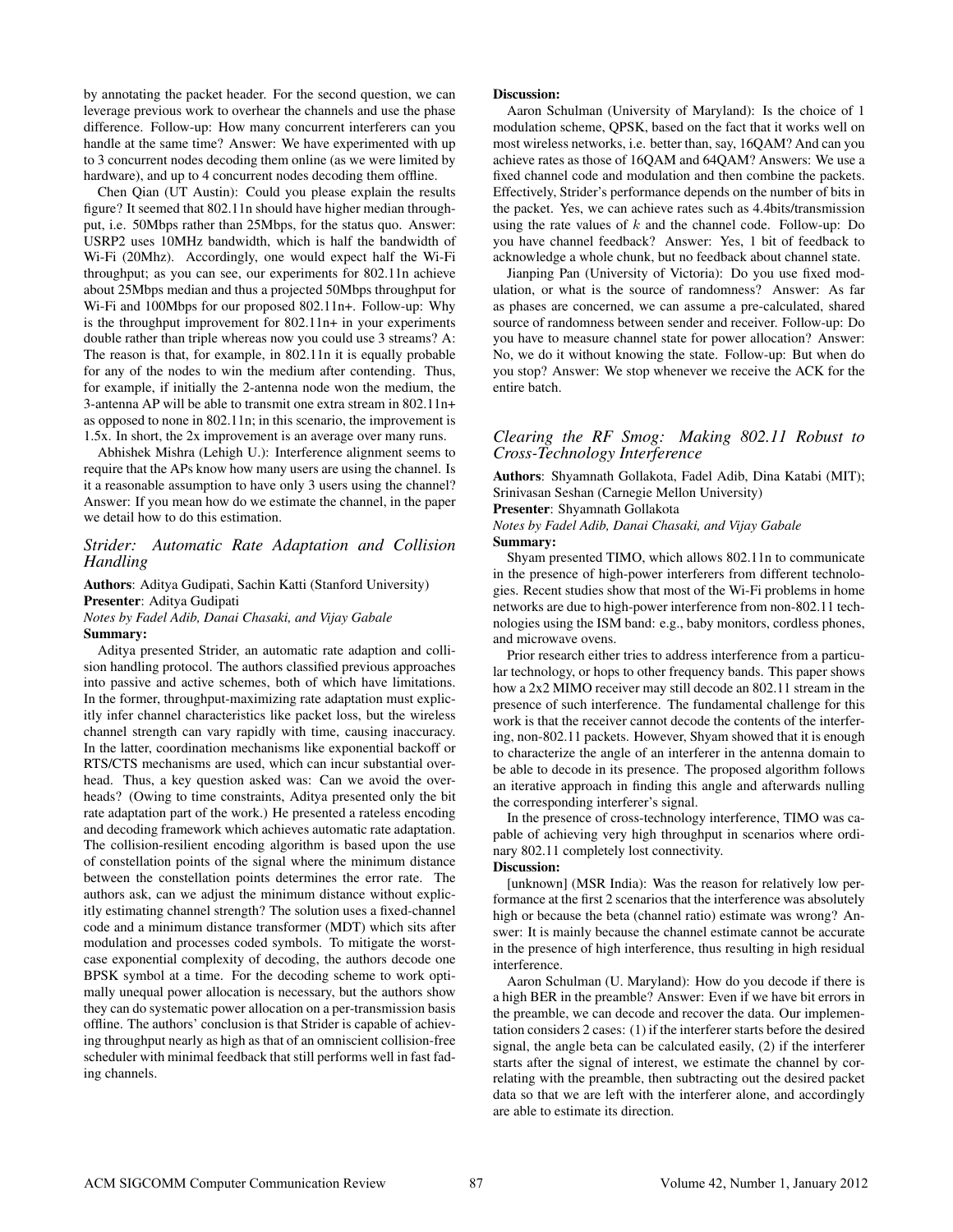Jonathan Perry (MIT): In order to recover beta, you have to hypothesize a correct beta, then check if it is correct? or could you have used error correcting code? A: That's one option, but yes, we use an initial estimate, then converge.

Eric Anderson (CMU): What was your baseline setup: 1x1 or 2x2 MIMO? Answer: The client is transmitting a single stream, but the receiver is decoding using diversity.

JK Lee (HP labs): How do you detect the presence of 802.11 transmission in the presence of another transmission; do you use energy jumps? Answer: As Kate noted in the previous talk, if a transmission is already occurring, detecting the beginning of a packet using energy jumps is much more difficult than using the preamble. In fact, using a preamble to detect the presence of an 802.11 transmission is much more accurate than a change in the energy.

[unknown] (University of Arizona) Is beta constant? Answer: No, in the presentation, for simplification, I assumed beta is constant. However, in our experiments, we always track beta through averaging consecutive symbols in the iterative process.

Brad Karp (University College London): In your talk, you gave examples of unidirectional transmissions; how do you handle bidirectional links? Answer: One might use a classifier to identify the interferer and act accordingly.

### Session 6: Network Modeling

### *Design Space Analysis for Modeling Incentives in Distributed Systems*

Authors: Rameez Rahman, Tamas Vinko (Delft University of Technology); David Hales (The Open University, UK); Johan Pouwelse, Henk Sips (Delft University of Technology)

### Presenter: Henk Sips

*Notes by Marshini Chetty and Laszl ´ o Gyarmati ´* Summary:

In this paper, the authors propose a different approach for conducting a large-scale design space analysis of BitTorrent. Rather than focus on standard game-theoretic models that cover at most a handful of point solutions, and conduct a competitive analysis of these, they strive to comprehensively consider a vast set of points in the design space by instantiating a large number of model parameters. Across the many protocols that result, they conduct a simulation-based analysis, tournament style, to assess the pairwise fitness of the protocols. Their model captures the repeated game flavor of BitTorrent, explicitly modeling heterogeneous bandwidth classes and optimistic unchokes. They characterize the protocols under study by three outcome metrics: performance, robustness, and aggressiveness. They argue that standard BitTorrent is not a Nash equilibrium, but that a more robust BitTorrent variant that comes out of their framework called 'Birds' (that explicitly sorts peers on the basis of proximity to its own upload speed) is a Nash. They acknowledge that different abstractions lead to different results and raise the following questions: if we include more details, would the Birds analysis still hold, and what would make such an analysis robust? Their results were validated with instrumented BitTorrent clients.

### Discussion:

Ratul Mahajan (MSR): What class of distributed systems does this approach work for? Here you have competing protocols that have a common abstraction and you can consider certain variants. Could you do something with link-state vs. distance-vector, for example? Answer: You need to have common ground that protocols work on to compare between them, and for now we can only do this comparison within BitTorrent or another P2P application that works with a different protocol. Follow-up: What is this common base? Answer: The common base is the inherent workings of the protocols itself, such as peer selection, use of buffer space, etc.

Dah-Ming Chiu (Chinese University of Hong Kong): In traditional game theory, they do consider different strategies but you do not, why? Answer: It doesn't make it useless, but if you want to know how good your protocol is, you need some solid ground upon which to conduct simulations. Nash analysis helps with more information in the system to make other decisions.

Marco Canini (EPFL): Are you not shifting the work into being inventive with respect to the search space? Answer: Yes, to some extent this is true. The parameters that are brought in reflect earlier ideas, or factors that you think may be relevant. The difference is doing so in a systematic way, while in other approaches you try to prove it against one or two other approaches.

Carey Williamson (U. Calgary): Can you speculate on the sensitivity of your results with respect to the scale of the model? Answer: There are some scale effects in play. Two peers for example, is very different. Follow-up: I'm thinking about scaling up – how about scale effects in larger systems, thousands or millions? Answer: Right.

Randy Baden (U. Maryland): Your notion of robustness is pitting protocols against each other, but some protocols are very poorly performing, can you discard these and does that affect the performance of the other programs? Answer: Might it be wise to filter out protocols? Yes, it's true – much more detailed analysis could be done, and that may change the conclusions.

Brighten Godfrey (UIUC): Could you comment on doing a design space analysis over many protocols vs. game theoretic analysis of one protocol over a larger strategy space? Answer: Took question offline.

### *How Many Tiers? Pricing in the Internet Transit Market*

Authors: Vytautas Valancius, Cristian Lumezanu, Nick Feamster (Georgia Institute of Technology); Ramesh Johari (Stanford University); Vijay V. Vazirani (Georgia Institute of Technology)

### Presenter: Vytautas Valancius

*Notes by Jay Aikat, Marshini Chetty, László Gyarmati, and Vijay Gabale*

#### Summary:

The authors' goal is to analyze and evaluate various pricing practices in the wholesale transit market for ISPs, assess whether better tiered pricing strategies exist, and (as the title suggests), analyze how many tiers are present in an efficient market. This paper first makes technical contributions towards achieving this goal: (1) developing a novel way of mapping traffic and topology data to a demand and cost model; and (2) instantiating and fitting this model to three large real-world networks.

In the market modeled, the sellers are the large ISPs, and the buyers are smaller ISPs, content providers, etc. Connectivity today is sold at a bulk blended rate: a single price is set in \$/mbps/month, and buyers are charged each month on aggregate throughput, even though some flows are costly to service, and others are cheaper. Undifferentiated pricing is Pareto inefficient, as clients lack incentives to avoid costly destinations, and ISPs lack incentives to invest. The alternative is tiered pricing, exemplified today by regional pricing, and paid peering.

The speaker asked, how efficient is tiered pricing, and do ISPs benefit from more tiers? Building a sophisticated model that addresses the complexity of this market, and driving it with real data, the authors estimate demand functions and servicing costs. With a data-driven analysis, the authors find that tiered pricing does in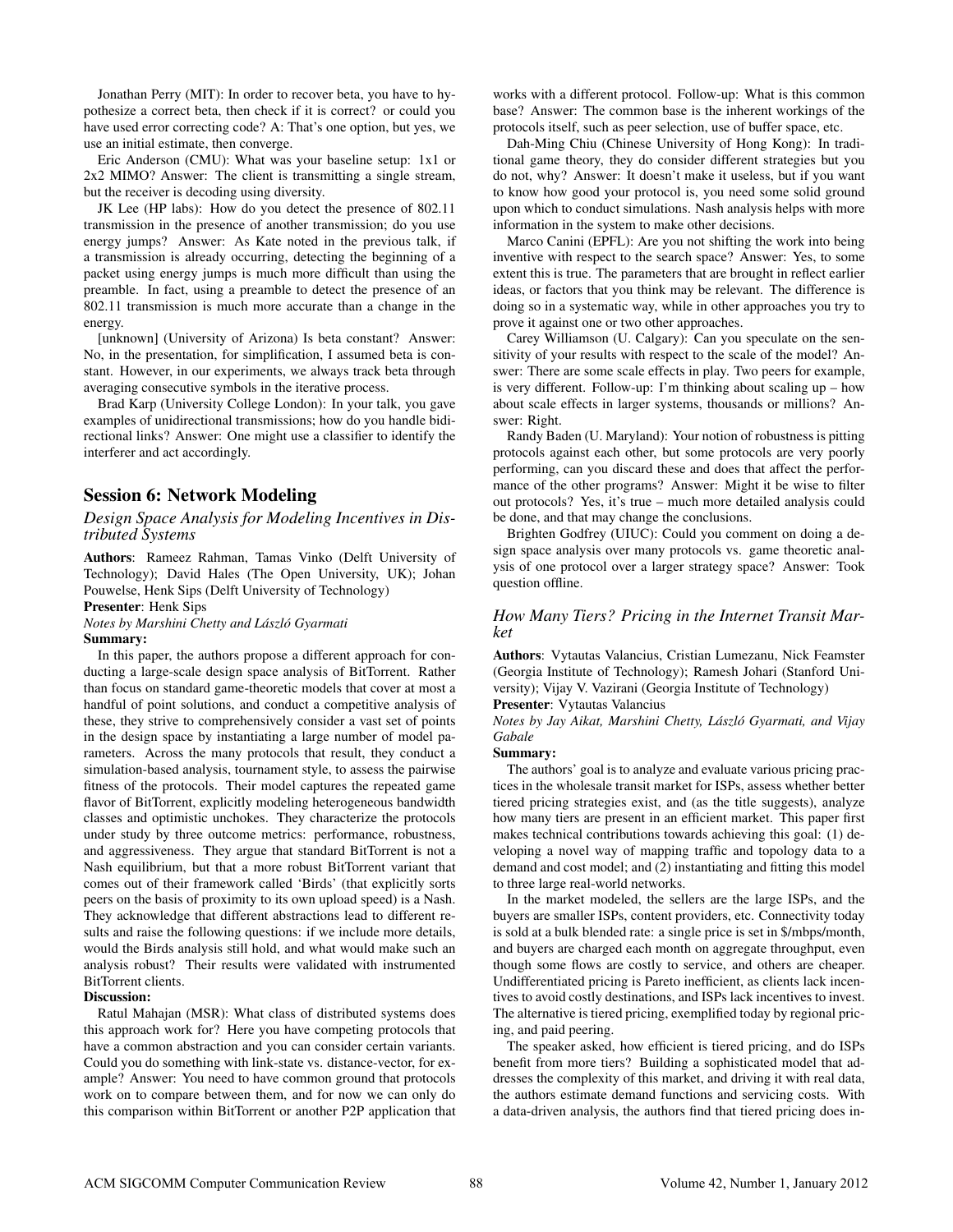crease profit, but the returns diminish as the number of tiers increases. At the sweet spot of 3-4 tiers, 90-95% of all possible profit from tiering is captured. The analysis also shows that ISPs must judiciously choose how they divide traffic into pricing tiers, and being cognizant both of servicing costs (used today) as well as traffic demands (not used today) is effective.

#### Discussion:

Henning Schulzrinne (Columbia): First, competition wasn't mentioned – this sounds like monopoly pricing. Answer: [referring to backup slide] Yes, it's hard to model competition. This may requires a game-theoretic approach or more data. When you model demand, you may wish to assume inherent changes, or as a residual demand from competitive effects.

Henning: This problem seems substantially similar to physical delivery services such as USPS, FedEx, etc., where presumably crack economists have worked on tiered pricing. How is this result different? Answer: This is an important question. We started this work assuming the Internet would be similar to the USPS. Looking at the data, the very big difference is that 50% of total demand on the Internet is local – entering and leaving the same router. So both the cost structure and the demand structure is very different, and that drives our models.

Sergey Gorinsky (IMDEA): Geography is definitely relevant, but what about time of day or other variances in demand? Answer: Another very good question. We tried to look at time of day, but it was hard to come up with convincing cost models. Cost could be two times more if sent during day vs. night. But still an open research area.

Ramesh Sitaraman (U. Mass, Amherst): CDNs are the largest ISP buyers, getting tiered pricing from the ISPs. Have you thought about how such an overlay can change your underlay pricing models? Answer: Again a very good question. We talked to content providers, and they do solicit this type of tiered pricing behavior.

Nicolas Christin (CMU): Couldn't one or two providers moving to tiered pricing create feedback effects that would impact the model? Answer: Yes, and again this is difficult to model. But you could model demand as a residual demand, and then use our model to find the pricing strategies.

### *The Evolution of Layered Protocol Stacks Leads to an Hourglass-Shaped Architecture*

Authors: Saamer Akhshabi, Constantine Dovrolis (Georgia Institute of Technology)

Presenter: Constantine Dovrolis

#### *Notes by Marshini Chetty, Vijay Gabale, and László Gyarmati* Summary:

Why is the Internet Protocol stack an hourglass, why do the protocols at the waist of the hourglass appear to be difficult to replace, and how can a new protocol survive at the waist?

The authors explained that they wrote this paper as part of an ongoing clean-slate vs evolution debate and that they were inspired by biological models. They asked, what happens at waist of the stack compared to other parts? They find that most innovation is at the upper and lower layers of the stack, not in the middle, which tends to be ossified. Many waist-level protocols didn't survive.

They asked how we can make the Internet architectures more evolvable. They developed a model called EvoArch to abstract the evolution of protocol stacks, pointing out that this is not necessarily the correct or only way to approach this problem.

In the protocol stack, there are L layers. An item at layer X chooses an item at layer X-1 with some probability. (The nodes at layer X-1 are the "substrates" for layer X; the nodes in layer X are the "products" for layer X-1.) Protocols become less general towards the top. Each node has an evolutionary value, computed recursively based on the products of that node. TCP has high evolutionary value because it is used by many higher layer applications. With this value, the model also captures competition between two nodes at the same layer. For instance, HTTP competes with FTP, but TCP does not with UDP because they have fewer products in common, and so lie below a competition threshold.

Protocol births and deaths are modelled via various processes. EvoArch uses a discrete time model, where time advances in rounds; each round includes birth, competition, and mortality.

Why does EvoArch generate an hour-glass shape? At the waist the generality probability of the nodes is close to 0.5, and since variability in products is maximized, protocols compete intensely with each other, causing the death of their competitors.

The talk concluded with remarks about what this means for current and futures Internet architectures, and suggested that the model may influence how we teach this architecture. Other fields of science (biology, social structures, etc.) also see hourglass effects. Discussion:

Walter Willinger (AT&T Labs Research): Where is the uncertainty in the model? Answer: The uncertainty in the model is in the selection of substrates, which is probabilistic. Follow-up: In reality this [randomness] is not the case; what can you say about this? Answer: The model is an abstraction of reality, but the model works probabilistically in practice. Follow-up: If you buy that line, you can claim that details don't matter, but your model has zero explanatory power. Since the answer to your question was known, did you start with assumptions and then the magic happened? Answer: We wanted a model to give structure to the known answers.

# Session 7: Neat Tricks

### *What's the Difference? Efficient Set Reconciliation without Prior Context*

Authors: David Eppstein, Michael T. Goodrich (U.C. Irvine); Frank Uyeda (U.C. San Diego); George Varghese (U.C. San Diego and Yahoo! Research)

#### Presenter: Frank Uyeda

*Notes by John Byers and Danai Chasaki*

Summary: The authors consider settings in which distributed applications need to keep state information up to date and in sync, and need to do so efficiently, with minimal messaging overhead. When the state information is modeled as sets of items, then pairwise data synchronization becomes a set reconciliation problem: identifying and transmitting those items present in one set, but not the other. Existing schemes either require communication linear in  $n$ , the size of the union of the sets; only do approximate reconciliation; or have large computational overheads. The authors devise a new class of data structures called difference digests for set reconciliation built upon invertible Bloom filters and strata estimators that estimate the size of the differences. Difference digests use  $O(max(d, \log n))$ communication, where  $d$  is the size of the set difference, and only linear computation. The authors demonstrate the effectiveness of their methods using large-scale simulations and also observe that a hybrid estimation scheme, coupling strata estimators with min-wise estimators, offers the best performance in practice. *Discussion:*

John Byers (Boston University): Doesn't the connection to Tornado codes you describe indicate that non-uniform hashing might be reasonable, using a heavier-tailed degree distribution? Answer: Yes, we are looking at it further, and I agree that it seems to hold a lot of promise.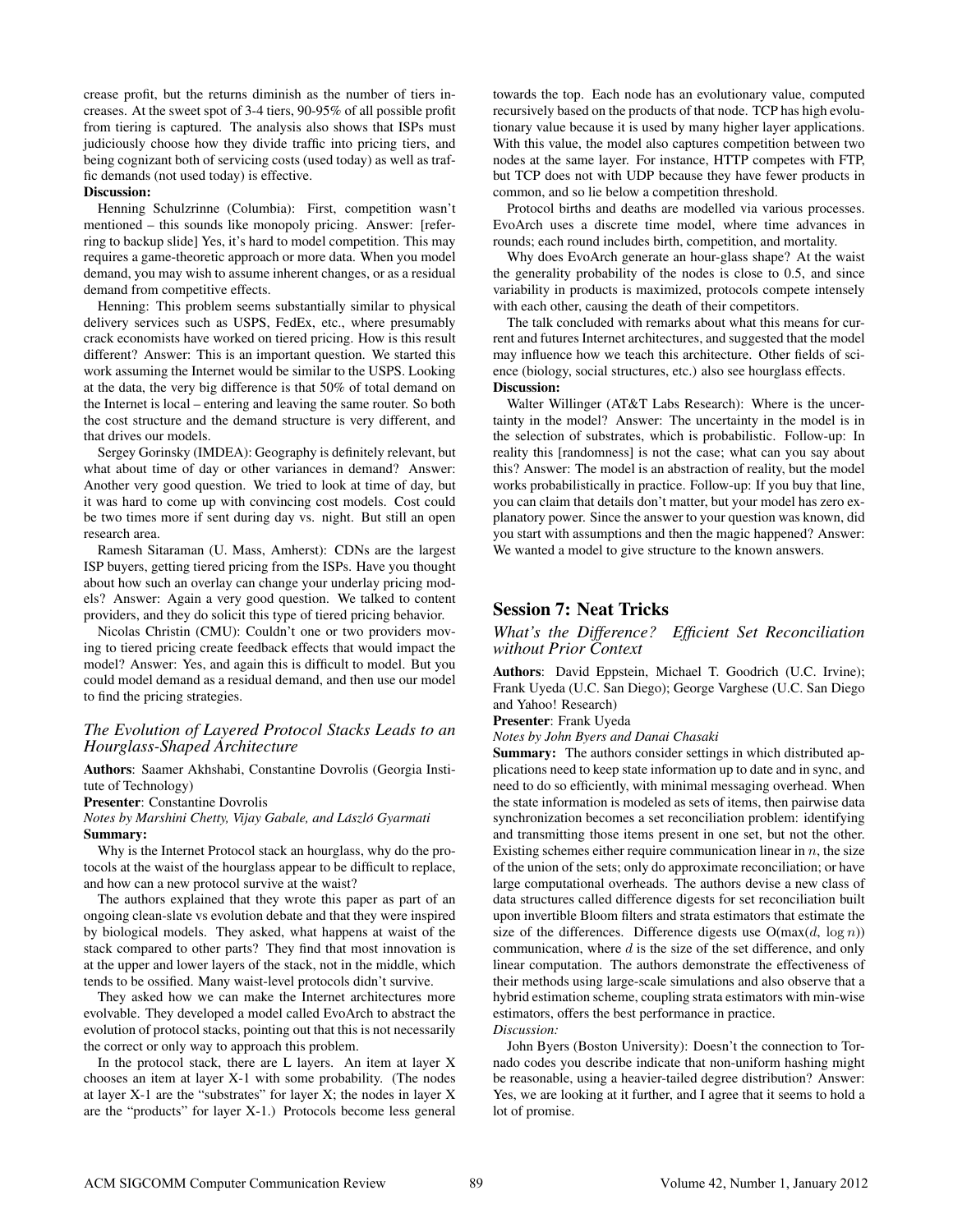Jonathan Sobel (Cisco): You described a hybrid solution for strata. Do you also need a hybrid approach for differencing, in the unlikely event of inability to decode? Answer: Decoding may not succeed, but the probability is small. Depending on the size of differences you can boost the probability of decoding. For example, in the case of an error, you can re-run the algorithm, doubling the size of the filter.

Carey Williamson (U. Calgary): Do you require hash functions to hash to distinct cells? Answer: Yes. Right now, we enforce collision-freeness, but this may not be strictly required.

Ramesh Sitaraman (U. Mass, Amherst): Is there a natural generalization to a large number of sets? Answer: You can use pairwise comparisons, or a hierarchical comparison structure for synchronization. With just three of four sets, optimality is trickier. Followup: Is there a more elegant generalization; maybe for multisets? Answer: Multisets can put you in more complex situations, where there are more pitfalls. We are interested to see if there is a good way to do it, but we haven't investigated it much.

### *DOF: A Local Wireless Information Plane*

Authors: Steven Hong, Sachin Katti (Stanford University) Presenter: Steven Hong

#### *Notes by Trang Cao Minh, Danai Chasaki, and Jeff Mogul* Summary:

This work looks at how a local wireless information plane, which provides detailed information about the RF environment, can enhance the design of future smart radios. Up to now, interference among devices using unlicensed spectrum has been managed "socially" – while current co-existence mechanisms (e.g., carrier sense, frequency hopping) prevent interference between devices of the same type, we have to use manual methods to avoid interference between different kinds of device types/protocols that share the unlicensed spectrum. (For example, WiFi is likely to disrupt nearby ZigBee communication.)

A smart protocol for coexistence would need to know what protocol types are operating nearby, how sensitive they are to interference, what bands they are operating on, and the spatial locations of various devices (to allow multi-antenna systems to null out interference). DOF (stands for *Degrees of Freedom*) builds a local wireless information plane, and provides these kinds of knowledge.

DOF is robust to signal SNR and to overlaps in time and frequency, and is computationally efficient. It uses raw time samples from the ADC, and does feature extraction to make its inferences. "Features" are repeating patterns, typical of any protocol, which are necessary for its operation and also are protocol-specific. DOF uses a spectral correlation function (SCF) to find these patterns efficiently, and support-vector machines for classification. This depends on a robust mechanism for inferring the number of interfering signals.

They ran experiments comparing DOF against several other methods, none of which can make all three inferences that DOF does. It outperforms each of these other methods, especially at lower SNRs, and delivers reasonably good accuracy.

Their smart-radio prototype uses DOF to make informed decisions at the MAC layer. It can implement policies such as "only use unoccupied spectrum," "also use spectrum occupied by a microwave oven," or "compete with other unlicensed protocols half the time." It gets higher throughput, with lower harm to other protocols, than a previous method (Jello).

#### Discussion:

[Didn't give name]: Have you tried to do this with wireless microphones? Answer: No. Follow-up: They only occupy 200KHz, so if you can detect them you can notch them out, but they move around a lot. Could you deal with this? Answer: Microphones tend not to use standardized protocols, so they are not a good match to DOF. Follow-up: when you have an adaptive frequency-hopping system, aren't you at cross-purposes? Answer: We do have to deal with this for Bluetooth, but we're using 1msec time windows, so we capture several hops, so we can identify these.

Biswaroop Mukherjee (RIM): Can you identify phasemodulated signals? Answer: Yes, the prior work suggests that you can. Follow-up: Not sure I agree; you rely on periodicity, but OFDM gets less cyclic when you get to large numbers of users. Answer: If you have more users, you can process smaller chunks of bandwidth.

Erran Li (Bell Labs): If you have multipath, do you have problems finding the angle? Answer: We found that you do need strong line-of-sight components to accurately determine the angle of arrival. You can still estimate the multipath components.

Anja Feldman (TU-Berlin/T-Labs): How accurate is DOF if you have thousands of devices in a small area, and they are moving around? Answer: We did our traces with devices moving at walking speeds. If they were moving at vehicle speeds, they would probably be out of range before you could adapt to them.

### Session 8: Data Center Network Performance

*Towards Predictable Datacenter Networks*

Authors: Hitesh Ballani, Paolo Costa, Thomas Karagiannis, Ant Rowstron (Microsoft Research)

#### Presenter: Hitesh Ballani

*Notes by Ming-Hung Chen, S. H. Shah Newaz, and Chun-Yu Yang* Summary:

In multi-tenant (cloud) datacenters, providers would like to offer each tenant the abstraction of a virtual network with predictable bandwidths and costs, while maintaining flexibility for the provider. The paper proposes two abstractions, Virtual Cluster (VC) and Virtual Oversubscribed Cluster (VOC). In a VC, there is no oversubscription of links in the tenant's virtual network; this is most suitable for data-intensive applications (e.g., MapReduce). In a VOC, a tenant's VMs are organized into groups, with full bandwidth between the VMs within a group, but with a maximum oversubscription ratio  $(O)$  on the links between the groups. The tenant can specify the group size and the ratio O. A VOC provides more flexibility for the provider, and hence lower costs for the tenant.

Oktopus is a system that implements these abstractions. It implements online allocation algorithms to place VMs so as to maintain the guarantees requested by the tenants. Rate limits are enforced in the hypervisors, based on shares set by a central controller.

The authors evaluated Oktopus on a 25-node two-tier testbed, as well as a larger-scale simulation, and showed that it improves job completion time and reduces the number of tenant requests that must be rejected, relative to a baseline design. They find that the abstractions can reduce tenant costs by up to 74%, while maintaining provider revenue neutrality.

### Discussion:

Ramana Kompella (Purdue): Some people don't like the idea of bloating the hypervisor. Is it possible to implement this functionality on switches instead? Why are we afraid of putting functionality in the switches? Answer: Yes, but it would require future switches that can handle per-flow or per-tenant state. Existing hypervisors already support some of what we needed, and we think of end-hosts as integral parts of the network, with resources that we should use.

Robert Escriva (Cornell): This work assumes the providers are honest; what if they lie, and create more oversubscription than the tenants request? Answer: We don't think that will happen, because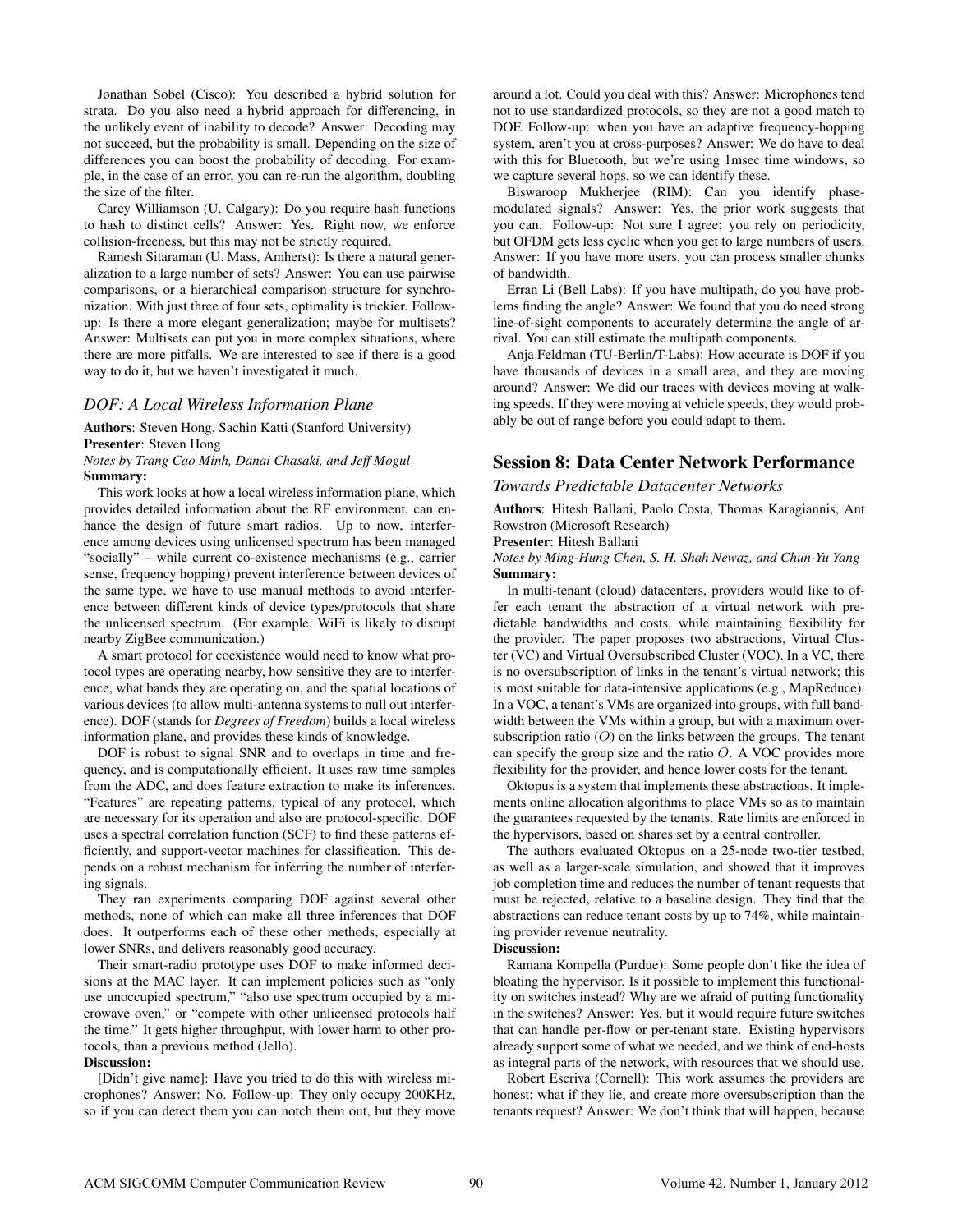if you can satisfy more tenants, you will get more revenue. We think verification of a provider's honesty is easier with Oktopus than with the status quo (of no guarantees).

Charlie Hu (Purdue): How did you decide that these two abstractions are necessary and sufficient? Answer: Our motivation was to strike a balance between tenant suitability and provider flexibility. We think our abstractions match expectations about existing network structures. However, one might need richer abstractions to map the needs of complex applications.

Ang Li (Duke): Have you considered other resources, such as CPU and disk I/O, that would affect job completion time? Answer: We have not given them explicit attention; we wanted to start with a building a predictable network layer. We think the virtual-network model might be a concise and elegant means for tenants to express their storage bandwidth needs.

Dantong Yu (Brookhaven): Can this handle the large and variable bandwidth requirements resulting from multi-stage MapReduce jobs? Answer: Not yet. Maybe it could be done by allocating first for one stage, and then again for migrating the data.

### *DevoFlow: Scaling Flow Management for High-Performance Networks*

Authors: Andrew R. Curtis (University of Waterloo); Jeffrey C. Mogul, Jean Tourrilhes, Praveen Yalagandula, Puneet Sharma, Sujata Banerjee (HP Labs)

Presenter: Andrew Curtis

*Notes by M.-H. Chen, C.-Y. Yang, and S. H. Shah Newaz* Summary:

The speaker first motivated the need for an improved version of OpenFlow. OpenFlow enables a programmable network, but its design imposes excessive overheads due to the presence of a centralized controller. Although many articles have tried to address this problem, those solutions are hard to scale to datacenter-sized networks. This paper characterizes the overheads of implementing OpenFlow in hardware, proposes DevoFlow to enable costeffective, scalable flow management, then evaluates it on the problem of data center flow scheduling.

The key to DevoFlow's operation is efficient devolved control and statistics collection, which avoids bottlenecks associated with centralized control, but preserves benefits such as near-optimal traffic management, and a simple switch mechanism. The authors propose two new mechanisms for devolving control to a switch. The first is "rule cloning," in which the switch locally clones a wildcard rule to create a new rule that instantiates the wildcarded fields by values matching a microflow, thereby avoiding most of the TCAM power cost. The second is "local actions," which relies on sampling and triggers to avoid invoking the central controller, for example by detecting elephant flows and handling them separately via thresholding.

The authors built a simulator and compare DevoFlow to ECMP and OpenFlow. Experimental results first confirm that DevoFlow performs as well as fine-grained flow management when loadbalancing traffic in the data center. They then go on to show that DevoFlow improved throughput by 37-55% in two large test topologies, while reducing control traffic to 1% of that of Open-Flow, and achieving comparable reductions in flow table entries using multipath. The authors assert that DevoFlow can simplify the design of high-performance OpenFlow switches and envision enabling scalable management architectures to be built on Open-Flow for data center QoS, multicast, routing-as-a-service, network virtualization, and energy-aware routing.

### Discussion:

Minlan Yu (Princeton): The more functions we add to switches, the better performance we get. Of the many design points between fully centralized and fully distributed, how can we pick the right one? Answer: This is definitely challenging. We focused on data centers and spoke to ASIC designers to understand what was possible there, but it is open to debate.

Simon Crosby (Bromium): If you do control plane separation from the forwarding plane, how quickly does the system degrade over time, making reasonable assumptions about how traffic changes. Answer: It depends on many things including workload, how quickly you collect flow statistics, etc. The takeaway is: as you set up one arbitrary deadline, that you would need two orders of magnitude more bandwidth (with prior methods).

Anja Feldmann (TU Berlin/T-Labs): In principle, there are many ways to define flows, but your definition seems to be over all 5 tuples? Answer: Yes, that is correct. Follow-up: Can you just do sampling using some of the inherent randomness in packet header fields, to create a reactive OpenFlow? Answer: It may be tempting to say that DevoFlow is just OpenFlow plus packet sampling, but we give more mechanisms for fine-grained control. Followup: Have you taken rather extreme cases to point out limitations in OpenFlow? Answer: That seems fair to say.

Amin Tootoonchian (U. Toronto): Based on quick calculations, your results seem to have changed since the HotNets version of your paper. Can you comment? Answer: Our numbers improved based on a better implementation. Let's look at details offline.

#### *Improving Datacenter Performance and Robustness with Multipath TCP*

Authors: Costin Raiciu (University College London & University Politehnica Bucharest); Sebastien Barre (Université catholique de Louvain); Christopher Pluntke, Adam Greenhalgh, Damon Wischik, Mark Handley (University College London)

### Presenter: Costin Raiciu

*Notes by Ming-Hung Chen, S. H. Shah Newaz, and Chun-Yu Yang* Summary:

Multipath TCP (MPTCP) aims to provide fair multipath transport in multipath topologies. The authors argue that the traditional approach, of mapping each flow to a single path, results in poor performance on a multipath topology. Experimental results show that single-path TCP flows that collide on a congested link reduce throughput, relative to what is possible, and it is impossible to be fair to all such flows.

MPTCP spreads the data from a socket-level connection onto a number of subflows, each of which follows a randomly-chosen path. Each subflow uses standard congestion-control mechanisms, so each path can be utilized as much as possible.

Experiments using several multipath topologies (EC2, Fat Tree, and Cisco) show that MPTCP can significantly improve aggregate network throughput, and that at most 8 subflows are needed. For the VL2 and BCube topologies, MPTCP also significantly improves fairness.

The authors also looked at which topologies would be best to use with MPTCP, to survive ToR switch failures and to reduce bottlenecks on the end-host links when the core is underloaded. They suggest modifying a Fat Tree by moving links from the core to the edge, and this Dual-Homed Fat Tree (together with MPTCP) can provide significant throughput improvement when the core is not overloaded.

#### Discussion:

Praveen Yalagandula (HP Labs): How do you decide how many sub-flows to use for each flow? Answer: This will be a constant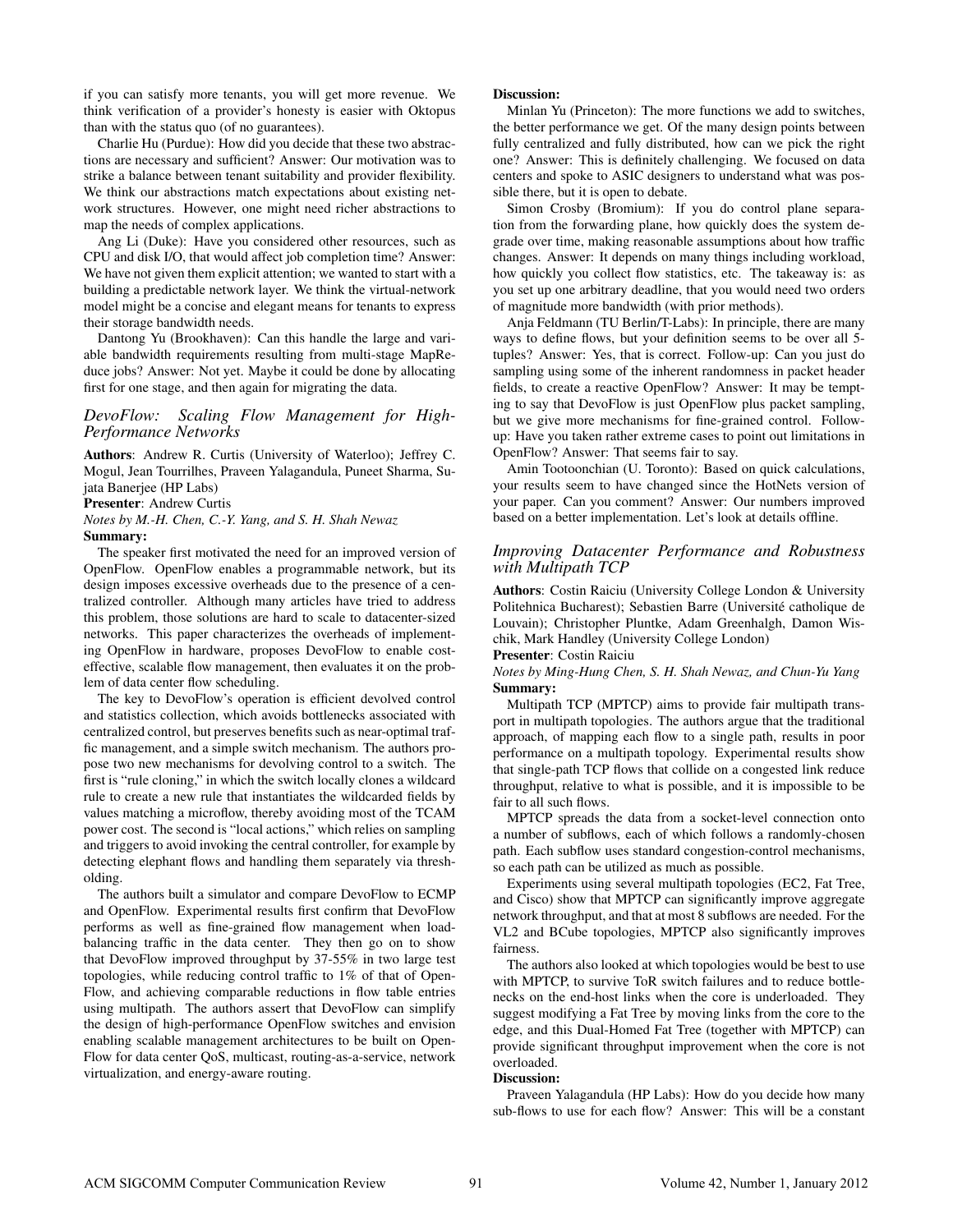provided by the data center operator. Also, you should not enable multipath for short flows; you can use a timer to avoid multiple subflows until after (say) 100msec. Follow-up: is this constant proportional to the number of paths in the topology? Answer: yes, the worst case is Fat Tree because it has  $K^2$  paths. For other topologies, you need a lot less.

Navendu Jain (MSR): On EC2, are you getting benefits due to multiple paths, or to spare capacity? That is, if you open multiple TCP flows on the same path would you get the same throughput? Answer: I don't know. My contacts in Amazon couldn't tell me. We haven't tried running multiple flows on the same path.

Jianping Pan (U. Victoria): How do you know whether Amazon is providing multiple paths on EC2? Answer: by running traceroute with different source and destination ports, which causes ECMP to choose different hops along the path.

Kang Xi (NYU-Poly): How does "one flow, many paths" affect security, since one-flow, one-path allows one middlebox to intercept the entire flow? Answer: You can't use middleboxes like this with MPTCP. In data centers, that might not be a big concern [Dave Oran interjects: some people would consider that a feature]. In general, the firewall would be close to one of the end-points; you could terminate the multiple flows at the firewall and run a single-flow connection to the destination. A firewall in the middle could disable MPTCP by removing those options in the SYN handshake.

# Session 9: Network Management – Reasoning and Debugging

*NetQuery: A Knowledge Plane for Reasoning about Network Properties*

Authors: Alan Shieh, Emin Gün Sirer, Fred B. Schneider (Cornell University)

Presenter: Emin Gün Sirer

*Notes by Katrina LaCurts and Trang Cao Minh*

### Summary:

In his talk, Emin Gün Sirer aimed to convince us that current protocols aren't expressive enough. Existing networks don't allow us to query properties of participants, and the commoditization of networks prohibits us from inferring how the data plane varies. Net-Query aims to solve these problems with a federated, distributed knowledge plane.

NetQuery's knowledge plane consists of a tuple-store that contains information about network elements, for instance  $\langle type =$  $host, OS = Linux >$ . The tuple space is stored on disparate servers, and the information in these tuples can come from Net-Query itself, network administrators, or third parties. To solve the problem of trust, a TPM provides attestation chains, and applications can specify which principals they trust.

In addition to this distributed tuple space, NetQuery provides a logical framework, allowing users to reason about the tuples. Net-Query can provide an answer as well as a proof to questions such as "Do I have a good VoIP path?"

Gün and his students have built a prototype of NetQuery, and have shown its practicality for answering queries regarding topology quality, BGP configuration, and access control.

### Discussion:

S. Keshav (Waterloo) inquired about the uniqueness of tuple IDs (which are of the form IP:port:ID), and Gün stated that they require unique IPs. It might make sense to change that if you were to redesign the system.

Stefan Sariou (MSR) brought up the point that many ISPs go to great lengths to lie about their services, and might not want to reveal information to NetQuery. Gün pointed out that there are many properties of a network that an ISP should be happy to reveal, to prove that they are better than other ISPs, and to support any PR claims. There might be other properties that ISPs would not want to reveal, of course. Moreover, we need a channel (for making queries about the network) to be present, before we have to worry about what would happen once we had the channel.

Stefan Sariou: But for ISPs to market themselves, do you really need all of this mechanism? Answer: It would be much better to have a technical basis for our decisions, rather than basing our decisions on PR. We've talked with ISPs who are proud of their network, and who have an incentive to compete based on facts, against other ISPs who compete based on PR.

Alex Gurney (U. Penn): You pointed out that there are certain kinds of cross-domain queries where the sanitization doesn't apply, and so to maintain confidentiality you could use secure multiparty computation. That seems very expensive. Answer: This is still ongoing work. Problems for our system occur when portions of the proof tree rely on different ASes, and parts of the proof tree have to be revealed. There might be special cases where this is OK; in the general case, we are down to SMC, which is expensive.

Karen Sollins (MIT): How would you make this work at global scale? Don't you need a global PKI, and a global ID space not tied to server IDs (since I might not have a specific physical location to send the query?) Answer: there is a distinction between where you get your tuples, and how you check them. They aren't secure because you got them from a particular address, they're secure because they've been certified via a PKI. [Session chair asked that the rest of the response be done offline.]

#### *Debugging the Data Plane with Anteater*

Authors: Haohui Mai, Ahmed Khurshid, Rachit Agarwal, Matthew Caesar, P. Brighten Godfrey, Samuel T. King (University of Illinois at Urbana-Champaign)

#### Presenter: Haohui Mai

*Notes by Katrina LaCurts and Trang Cao Minh* Summary:

In this talk, Haohui Mai started off with some examples of why network debugging is hard. Even well-managed networks – such as the SIGCOMM conference network – can go down due to legacy devices, protocol inter-dependencies, security policies, etc., and tools like ping and traceroute only provide us with limited testing functionality. Previous work on configuration analysis is complicated, and misses implementation bugs.

Haohui's approach, Anteater, allows users to debug the data plane. This approach provides a unified analysis for multiple control planes, and can catch implementation bugs. At a high level, the network operator provides data plane state and invariants, which Anteater translates to SAT formulas, and then solves. The data plane is expressed as boolean functions  $P(u, v)$ , which specify the policy for packets traveling from  $u$  to  $v$ . Anteater can also express invariants as SAT formulas (e.g., reachability), as well as packet transformations.

On a real network at UIUC, Anteater was able to reveal 23 bugs within two hours, and the paper gives concrete examples of certain bugs (routing loops, for instance), which turned out to be relatively easy to fix. Overall, Anteater provides a network debugging approach that is practical for nightly tests on a network.

#### Discussion:

Srinivasan Keshav (Waterloo) pointed out that the SIGCOMM network failed because a NAT table overflowed due to a large timeout, i.e., because of load and a misconfiguration; this problem does not seem like one that Anteater could solve. Haohui clarified that Anteater cannot solve problems that are not in the data plane, and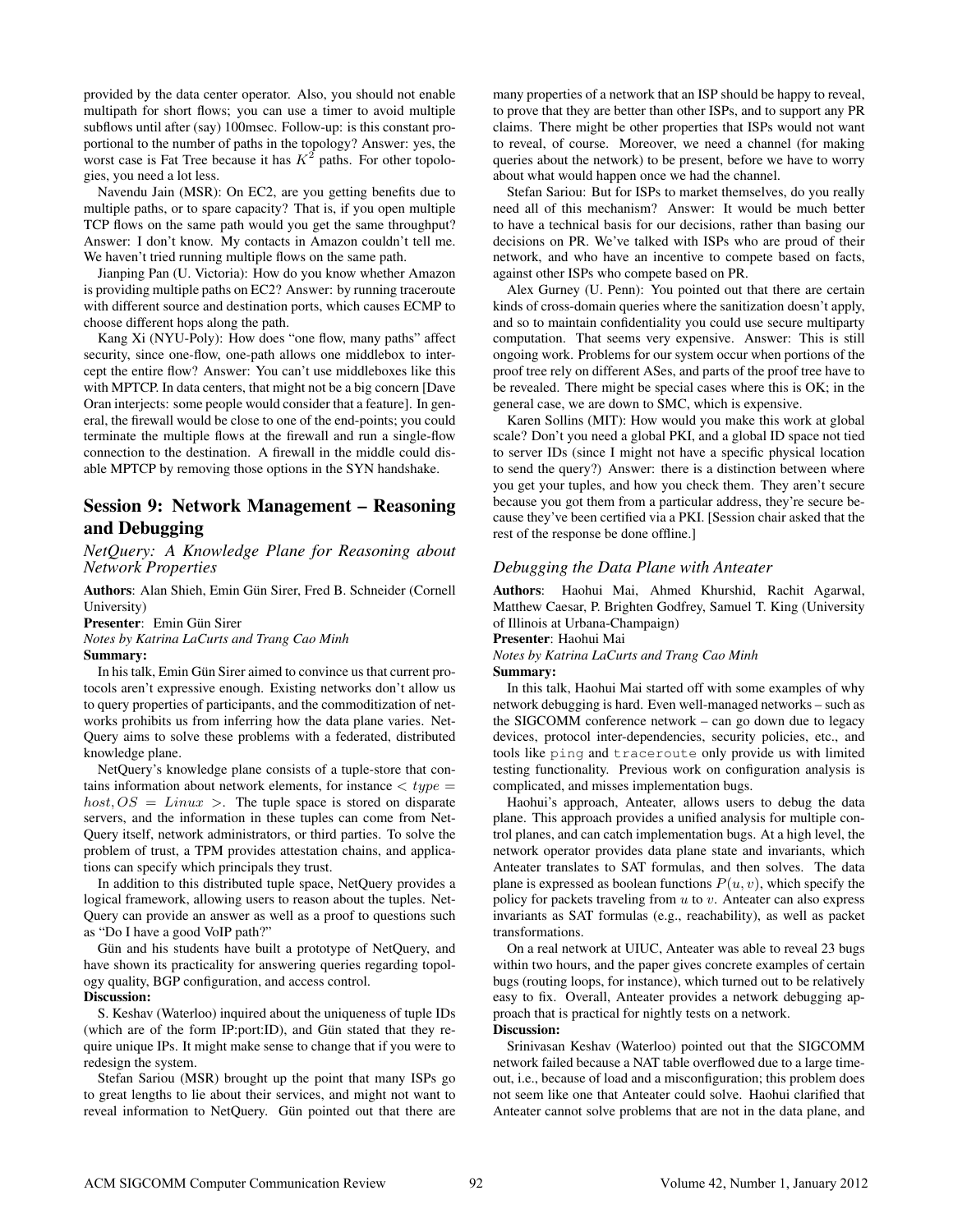the session chair (Sachin Katti, Stanford) remarked that it would be nice to outline the types of problems that Anteater cannot solve.

[Unknown] recommended another IP reachability paper that uses a different solver and a FIB table analysis, but Haohui described the differences, stating that they handled packet transformations in general with a real implementation.

Aditya Akella (Wisconsin) asked why the emphasis on data plane analysis, given that static analysis has the benefit of testing before deployment? Haohui stated that the two methods look at different levels; here, it is easier to look at the data plane for routing loops, or other problems that are closer to the actual network behavior. Aditya pointed out that some of these things could be simulated beforehand if using static analysis.

#### *Demystifying Configuration Challenges and Trade-Offs in Network-based ISP Services*

Authors: Theophilus Benson, Aditya Akella (University of Wisconsin, Madison); Aman Shaikh (AT&T Labs - Research) Presenter: Theophilus Benson

*Notes by Katrina LaCurts and Trang Cao Minh* Summary:

Theo's goal in this talk was to explain the impediments that exist towards improving service migration and management for ISPs, given that ISPs have moved toward network-based services. By analyzing over 2.5 years of configuration files, he was able to answer questions about where the complexity lies and how it grows over time, using metrics from his 2009 NSDI paper.

Complexity starts at the provider's edge, due to the need to maintain consistency across devices. Over time, this complexity increases, mostly due to old devices becoming more complex. Configuration reuse does not help much, even at the customer's edge, since devices are becoming more specialized. In the core of the network, there is less complexity, particularly in the data plane. In order to mitigate complexity, Theo suggested that vendor selection should take this factor explicitly into account, not just more traditional metrics of functionality and cost. He noted that different languages impact complexity, and by finding customers implementing the same policies across providers, he was able to show that some vendors are consistently complex (across customers and policies). Discussion:

Sachin Katti (Stanford) first commented that traffic has increased linearly over recent time, and then asked if complexity scales at the same rate as traffic. Answer: Traffic scales for two reasons: first, existing customers' usage increases over time, and second, ISPs gain new customers over time. He said that increasing complexity is largely due to the latter factor, and therefore, complexity may actually scale more slowly than traffic.

Nick Feamster (Georgia Tech) commented that this was an interesting and challenging problem, then asked how one could quantify that an implemented policy reduces complexity for customers. Answer: If the implementation only involves changing the high-level language, one could use the same or similar metrics as in this paper. However, a clean-slate redesign or a change in the high-level abstraction would probably need new techniques. Follow-up: While referential complexity is a useful metric, it seems like it is but a single metric, and identifying other metrics could be beneficial.

Srikanth Kandula (Microsoft) asked how these metrics related to semantic complexity (what operators have in their head) using an example of auto-configuration of bandwidth. Answer: In previous work (NSDI 2009), the authors showed that semantic complexity matches up with these metrics, using interviews with operators as one basis.

# Session 10: ISPs and Wide-Area Networking

*Seamless Network-Wide IGP Migrations*

Authors: Laurent Vanbever (Université catholique de Louvain); Stefano Vissicchio (Roma Tre University); Cristel Pelsser (Internet Initiative Japan); Pierre Francois, Olivier Bonaventure (Universite´ catholique de Louvain)

Presenter: Laurent Vanbever

*Notes by Praveen Yalagandula*

Summary:

Router reconfigurations are complex, because one needs to respect SLAs. Highly distributed changes need very coordinated modifications The paper addresses the specific problem of replacing an anomaly-free IGP configuration of a running network, router-by-router, without causing any routing anomalies.

A solution is possible if one follows a certain strict ordering, such that no forwarding loops happen during the reconfiguration. Finding and deciding if such an ordering exists is an NP-complete problem. They use a heuristic to find an ordering, which worked on most of the topologies that they considered, without packet loss. This heuristic also considers failures during reconfigurations. They have applied the method to networks with real routers.

Future work includes extending the work to handle reconfigurations of BGP, MPLS, etc.

### Discussion:

Walter Willinger (AT&T Labs): Did you gain some insight into what types of problems are hard to solve this problem for, and which ones are easy? Answer: We describe these in the paper; the difficulty of finding solutions is related to the amount of path changes between the two configurations. Also, a good design (guidelines in the paper) should not lead to ordering issues.

[Unknown]: What about a really large topology? Is it hard to get the inputs? Answer: We have tested it on a really large Tier-1 network, with more than 1,000 routers. It's easy to get the inputs, you just need to compute shortest paths – not to simulate BGP decisions.

### *A Content Propagation Metric for Efficient Content Distribution*

Authors: Ryan S. Peterson, Bernard Wong, Emin Gün Sirer (Cornell University)

Presenter: Ryan S. Peterson *Notes by Jeff Mogul*

Summary:

The authors' goal is to build a high-performance P2P contentdistribution service, which involves origin servers, end users organized into swarms, and cache servers. Most existing P2P protocols are not really optimized for including large servers into these swarms; their prior work on Antfarm was able to do optimize the use of origin-server resources. But Antfarm neglects the efficiency gain from using cache servers or overlapping swarms (which are somewhat common in BitTorrent).

The problem is to find an allocation of each host's bandwidth among swarms so as to obtain a global optimum. This is difficult because it is hard to define a metric for this global optimum. The paper is about a new metric, the Content Propagation Metric (CPM) that steers hosts towards a globally efficient allocation. Each host can make this measurement, and so can make local decisions that yield global efficiency – for each choice of a block to upload, it can choose the swarm for which the CPM is maximized.

CPM is based on historical data; it measures how fast ("block propagation bandwidth") the host's blocks propagate in each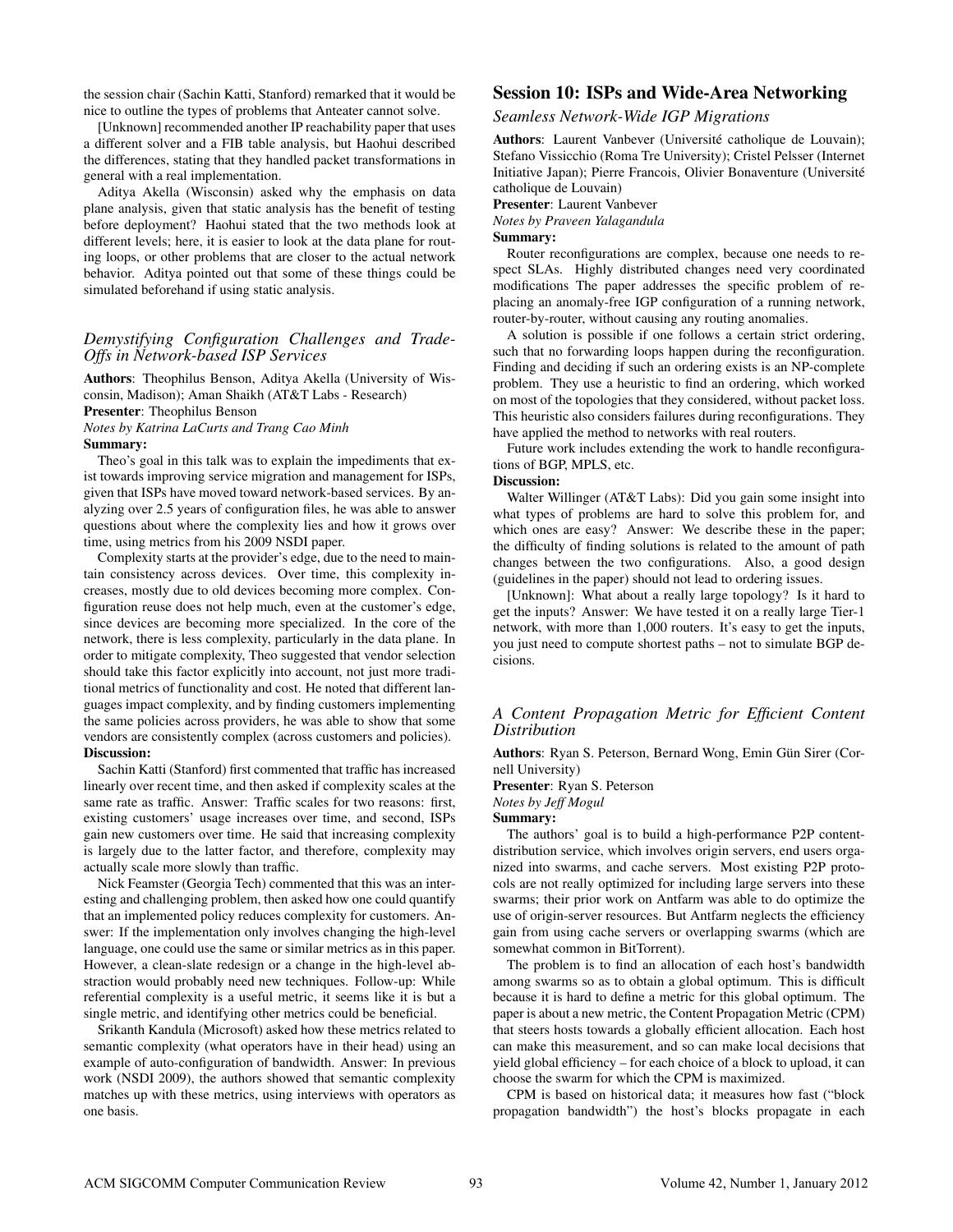swarm, as a rolling average for each swarm. Hosts proactively track blocks to deal with churn.

They built a system called V-Formation, based on Antfarm, that uses the CPM. It involves a Coordinator function, itself built as a distributed system, to track the propagation data. The evaluated V-Formation using a video-sharing service (http://flixq.com). They used 380 peers on PlanetLab, and a coordinator in EC2, with 20% of the peers in multiple swarms. With BitTorrent, they got about 3MB/sec of aggregate bandwidth; Antfarm converges to a higher bandwidth, but more slower. V-Formation converges almost as fast as BitTorrent, but to an even higher level (almost 6MB/sec). The logically-centralized coordinator scales linearly to thousands of peers.

#### Discussion:

Stefan Saroiu (MSR): How often do you have a case where there are two caches, and where some data is in one cache but not in another? Answer: Our focus was on how large service providers could use well-provisioned cache servers to help exploit bandwidth at the edge.

Walter Willinger (AT&T Labs): How would this apply to CDN brokers? Answer: Our efficient allocation might well span across multiple organizations; there is other work to do to figure what data to cache at each such server.

Ramesh Sitaraman (U. Mass. and Akamai): An industry perspective: with respect to video distribution, bandwidth is an important metric, but user experience is more important to the business side. That is why P2P has not been popular for enterprise streaming. Have you thought about metrics that capture user experience, reliability, re-buffering? Answer: We chose aggregate bandwidth because it has nice properties such as maximizing download completions, not specifically for streaming video.

John Otto (Northwestern): Did you notice any client-perceived performance improvement? Answer: Yes, especially in swarms that might otherwise be neglected.

#### *Insomnia in the Access or How to Curb Access Network Related Energy Consumption*

Authors: Eduard Goma (Telefonica Research); Marco Canini (EPFL); Alberto Lopez Toledo, Nikolaos Laoutaris (Telefonica Research); Dejan Kostic (EPFL); Pablo Rodriguez (Telefonica ´ Research); Rade Stanojević (Institute IMDEA Networks); Pablo Yagüe Valentín (Telefonica Research)

#### Presenter: Marco Canini

*Notes by Praveen Yalagandula*

#### Summary:

The "access network" is the portion of the network from home gateways to the first hop of their ISP. Even though each gateway and DSLAM uses only a small amount of power, there are many of them, so their total power consumption adds up. Also, these devices have very high zero-utilization energy usage (base energy usage). Most of the traffic on these networks is very small, but nonzero; the Sleep-on-Idle technique does not solve fully the problem of reducing this energy consumption.

This paper introduces two techniques: (1) traffic aggregation at the user end; on average 5-6 home WiFi networks overlap, so one can put some gateways to sleep. They designed a distributed algorithm, broadband hitch-hiking  $(BH^2)$ , to decide which gateways to turn off; and (2) line switching on the ISP end: they employ several 4-way switches to switch the subscriber lines to as few line cards as possible.

They also found that turning off some DSL modems improves the performance of others, by reducing cross-talk. Together, these techniques have the potential to save 66% to 80% of the access network energy.

### Discussion:

Justin Ma (Berkeley): When you consider the manufacturing energy cost of those new switches that you put on the ISP side, does this really save overall energy? Answer: Good point, we have not considered that. But one thing is that ISPs already have many of those kind of boxes, that they use for management purposes, and might re-purpose. An ISP might also consider a static re-assignment of users to DSLAM ports, to save part of the energy.

Jukka Manner (Aalto Univ.): My intuition is that the reason my gateway cannot go to sleep is not my own packets, but the people doing port-scanning. Answer: We do not assume that downlink traffic would prevent the gateway from sleeping.

Jitu Padhye (MSR): You force users to associate with an AP that is further away. Does this affect other metrics for users? For example, will it affect low-latency applications? Or are you moving their connections? Answer: Note that the user will use a neighbor's gateway only when there is low traffic.

Jitu Padhye: What about low-bandwidth applications, such as VOIP, that are very sensitive to latency and packet drops, which would increase if the AP is further away? Answer: In our experiments, we did not observe any problems with video applications and ssh connections, but maybe certain applications need to be white-listed.

Srinivas Narayana (Princeton): Since users will be using other people's gateways, does this require changes to the ISP's charging infrastructure? Answer: We suggest a technique that requires modifying the user's wireless driver, which might be done as part of the home gateway.

S. Keshav (Waterloo): An observation: the absolute power saving is a very small fraction of overall power usage of these users. Answer: Our focus is on the overprovisioning of the access network, and making this more energy-aware and power-proportional.

Keshav: You're assuming that the gateway power is a given; perhaps it would be better just to use a more efficient chip set? Answer: Potentially yes, but at what cost to replace these gateways?

[Unknown]: Have you considered DVFS techniques to reduce energy use and increase proportionality? Answer: Yes, but in CMOS today, the leakage problem is making DVFS less effective.

Marwan Fayed (U. of Stirling): There are many devices in a home which are communicating with each other, such as audio components. Will they end up connecting through different gateways? Answer: Again, this suggests the use of a white-list for applications that should not use other APs.

# Session 11: Network Measurement II – What's Going On?

### *Understanding Network Failures in Data Centers: Measurement, Analysis, and Implications*

Authors: Phillipa Gill (University of Toronto); Navendu Jain, Nachi Nagappan (Microsoft Research)

Presenter: Phillipa Gill

*Notes by Marc Mendonca*

Summary:

The presenter started from the premise that data center outages, when they do occur, have very high impact and are costly (estimates run into thousands of dollars per minute). We can improve reliability by understanding failures: characterizing them, quantifying their impact, and measuring the effectiveness of redundancy.

The authors' study was based on one year of network event logs (2009-2010) – a combination of syslogs, SNMP traps, trou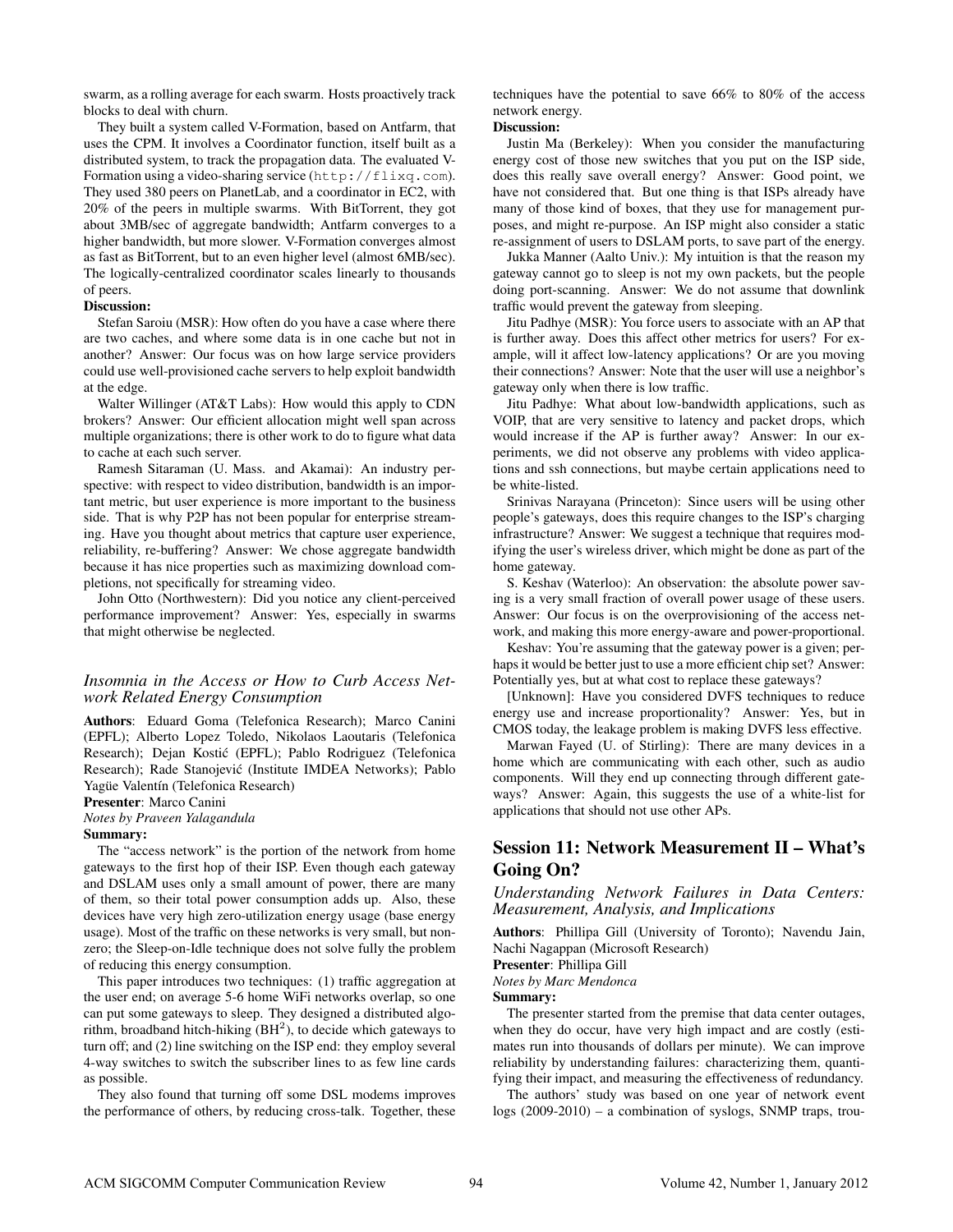bleshooting tickets, and resolution events. The failures of interest were device failures, where devices stop forwarding traffic; and link failures, where connections between two interfaces went down. One of the technical contributions was to reliably extract impactful failures from a large dataset that included many unimportant events as well as spurious alerts. In characterizing failures, the authors observed that load balancers experienced a large number of failures, but relatively low overall downtime. Top of rack devices had lower failure rate (5% probability of failure per annum), but very high downtime. Hardware and software faults equally contributed to overall failure rate, but hardware failures had much higher downtime. To quantify the effectiveness of redundancy, the authors used heuristics to compare traffic before and after failures in the presence of redundancy to estimate a normalized traffic ratio. Using this measure, they found redundancy to be very effective in masking link failures in the core, and least effective at the aggregation switch, due to errors like configuration errors that redundancy cannot remedy. Overall, the authors estimated a traffic increase of 40% due to redundancy.

#### Discussion:

Henning Schulzrinne (Columbia): Are your statistics sufficient to differentiate different types of devices? Answer: I can't name specific vendors, but we do have the capability to isolate measurements across vendors. For example, we observed a newer software version of a load balancer leading to a reduction in failures.

Karen Sollins (MIT): Is there a way to measure increased fragility in the system as given elements providing redundancy fail? Answer: This is a very good point, and we tried to look at it, but we didn't have a large enough set of redundant devices to gather significant data.

Jeff Mogul (HP Labs): Did you have enough syslog information to detect failures that occurred shortly after reconfiguration, which might indicate certain causes of failures. Answer: No, we didn't have access to scheduled reconfigurations, just triggered reconfigurations.

### *Understanding the Impact of Video Quality on User Engagement*

Authors: Florin Dobrian, Asad Awan (Conviva); Ion Stoica (U.C. Berkeley/Conviva); Vyas Sekar (Intel Berkeley); Aditya Ganjam, Dilip Joseph, Jibin Zhan (Conviva); Hui Zhang (CMU/Conviva) Presenter: Hui Zhang

*Notes by Vijay Gabale and Marc Mendonca*

Summary:

The speaker started by stressing that we are at the beginning of the Internet video era and motivated the benefits of understanding which technological factors (beyond the intrinsic quality of the content) most significantly impact user engagement.

The authors conducted a measurement study, using one week of data from multiple premium video sites. The authors studied three genres: live, live VoD, and stored VoD, using five quality metrics: buffering ratio, rate of buffering, join time, rendering quality, and average bit rate. Video quality was measured at the video player, as close to the end user as possible. The study found that buffering metrics were the most critical: when buffering events (such as playout interruptions or jitter) occurred at a rate of 0.2 events per minute, user engagement fell from 45 minutes to 10 minutes, on average. Live video users were the most sensitive to buffering issues: a 1% increase in buffering ratio reduced their play time by 3 minutes on average. Across all video genres, average bit rate and buffering rate also significantly impacted engagement. Based on this large-scale study, the authors were able to quantify which metrics most impacted engagement, and how these impacts manifested themselves for different genres of video. The presenter closed with the statement that in the near future, viewers will have zero tolerance for poor quality.

### Discussion:

Henning Schulzrinne (Columbia): Did you see evidence that individual users experienced significant variabilities in quality, and should perhaps upgrade their network bandwidth? Question: This study was mostly about individual users, but we do have all the data to potentially isolate and localize where the issues were, for example a city-wide issue.

John Otto (Northwestern): Did you consider user reactions to a bad event, such as a user giving up after an outage? Answer: We have the user-level data, so we can study user behavior in isolation, Our follow-up work will look into issues like what triggers an event like a user leaving.

Dah-Ming Chiu (Chinese University of Hong Kong): Traditionally, people do these studies through subjective tests, but how do you calibrate your more quantitative metrics? Answer: Excellent question. Opinion scores are hard to do at large-scale. One common factor for us is that we instrument and measure the views of the same piece of content.

David Oran (Cisco): Did you instrument all types of video players? And were there any differences? Answer: Yes. First, there are different platforms (Flash, HTML5), and within those platforms, there are many players, which exhibit slight variations but the overall trend was the same.

Marco Marchisio (Telecom Italia): Did you perform tests with mobile users? Answer: Most of our data was from 2010, but in 2011, we do see many more mobile users. We see similar results, but this is very preliminary.

Bernard Wong (Univ. of Waterloo): Many metrics seem to be highly correlated. What would be the ideal or most revealing metric to user engagement? Answer: Our study focused on networkcentric, packet-level metrics. There are different coding techniques, and other video-specific issues that would be interesting to study. In the paper we do talk about information gain from each metric, but it is all correlation-based, and we cannot infer causality.

### *An Untold Story of Middleboxes in Cellular Networks*

Authors: Zhaoguang Wang, Zhiyun Qian, Qiang Xu, Zhuoqing Morley Mao (University of Michigan); Ming Zhang (Microsoft Research

Presenter: Zhaoguang Wang *Notes by Marc Mendonca*

# Summary:

The goal of this work was to develop a client tool, NetPiculet (in this case, for Android) that accurately infers NAT and firewall policies in cellular networks, and to understand the impact and implications of these policies. The policies that they looked at include IP spoofing, TCP timeouts, out-of-order packet buffering, NAT mapping type, endpoint filtering, TCP state tracking, filtering response, and packet mangling.

They studied 393 users from 107 carriers over a period of two weeks. They found that 4 out of 60 carriers allow IP spoofing (a potential security vulnerability). Some cellular firewalls buffer outof-order packets, and therefore disallow fast retransmit; this can lead to performance degradation.

The tool can be downloaded from http://mobiperf.com. Discussion:

Tatsuya Mori (NTT): Were you able to eliminate clients connected to WiFi networks? Answer: Yes, we can see which network the client is using.